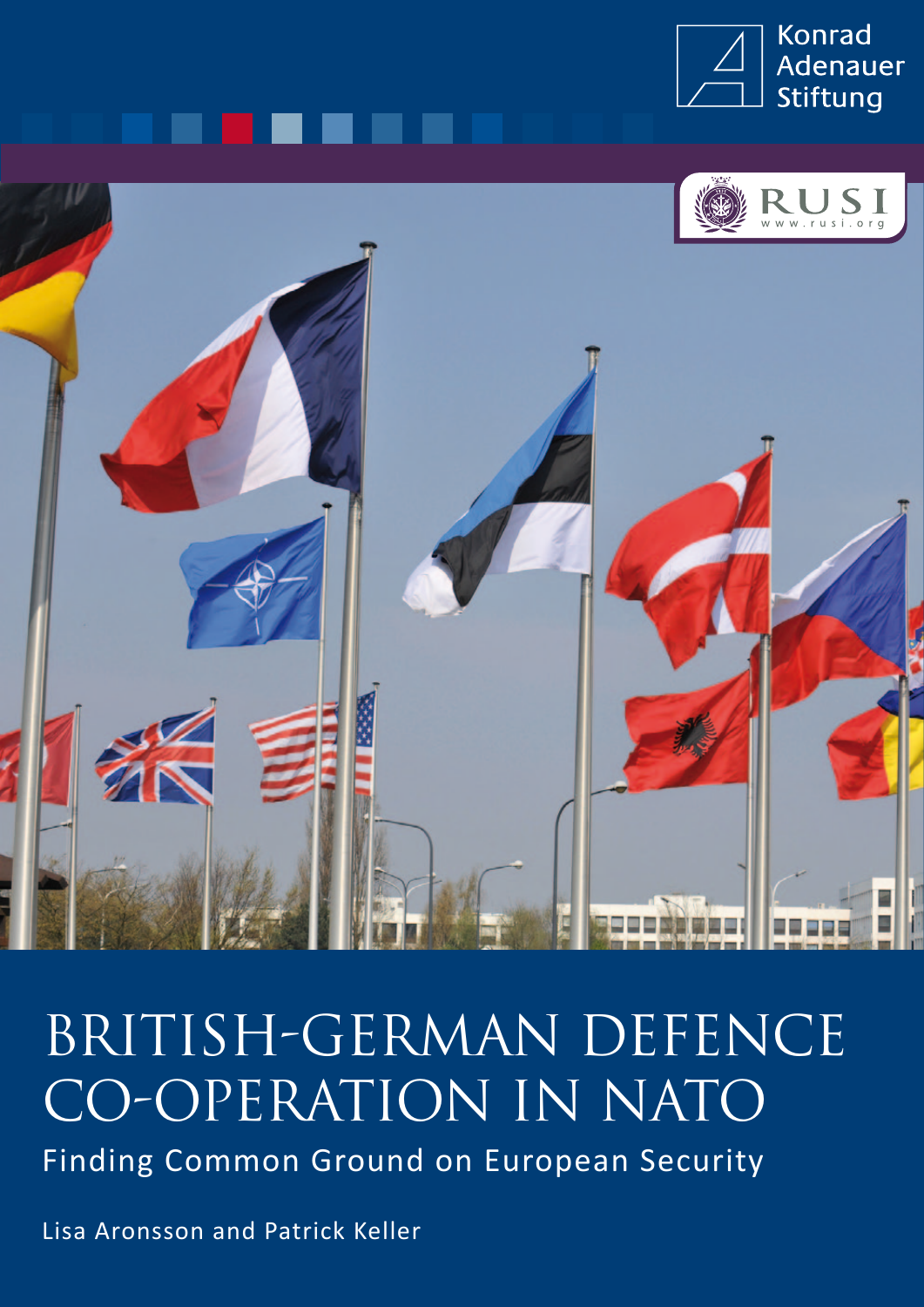## **About RUSI**

The Royal United Services Institute (RUSI) is an independent think tank engaged in cutting edge defence and security research. A unique institution, founded in 1831 by the Duke of Wellington, RUSI embodies nearly two centuries of forward thinking, free discussion and careful reflection on defence and security matters.

For more information, please visit: www.rusi.org

## **About Konrad-Adenauer-Stiftung**

Freedom, justice and solidarity are the basic principles underlying the work of the Konrad-Adenauer-Stiftung (KAS). The KAS is a political foundation, closely associated with the Christian Democratic Union of Germany (CDU).

As co-founder of the CDU and the first Chancellor of the Federal Republic of Germany, Konrad Adenauer (1876-1967) united Christian-social, conservative and liberal traditions. His name is synonymous with the democratic reconstruction of Germany, the firm alignment of foreign policy with the trans-Atlantic community of values, the vision of a unified Europe and an orientation towards the social market economy. His intellectual heritage continues to serve both as our aim as well as our obligation today.

The Konrad-Adenauer-Stiftung furthers European and international cooperation as part of it goal is to help people achieve self-determination while living in freedom and dignity. Our contribution is underpinned by our values and our will to help Germany meet its growing international responsibilities.

We encourage people to lend a hand in shaping the future along these lines. With more than seventy offices abroad and projects in over 120 countries, we make a unique contribution to the promotion of democracy and the rule of law together with a social market economy. To foster peace and freedom we encourage a continuous dialog at the national and international levels as well as between cultures and religions.

For more information, please visit: www.kas.de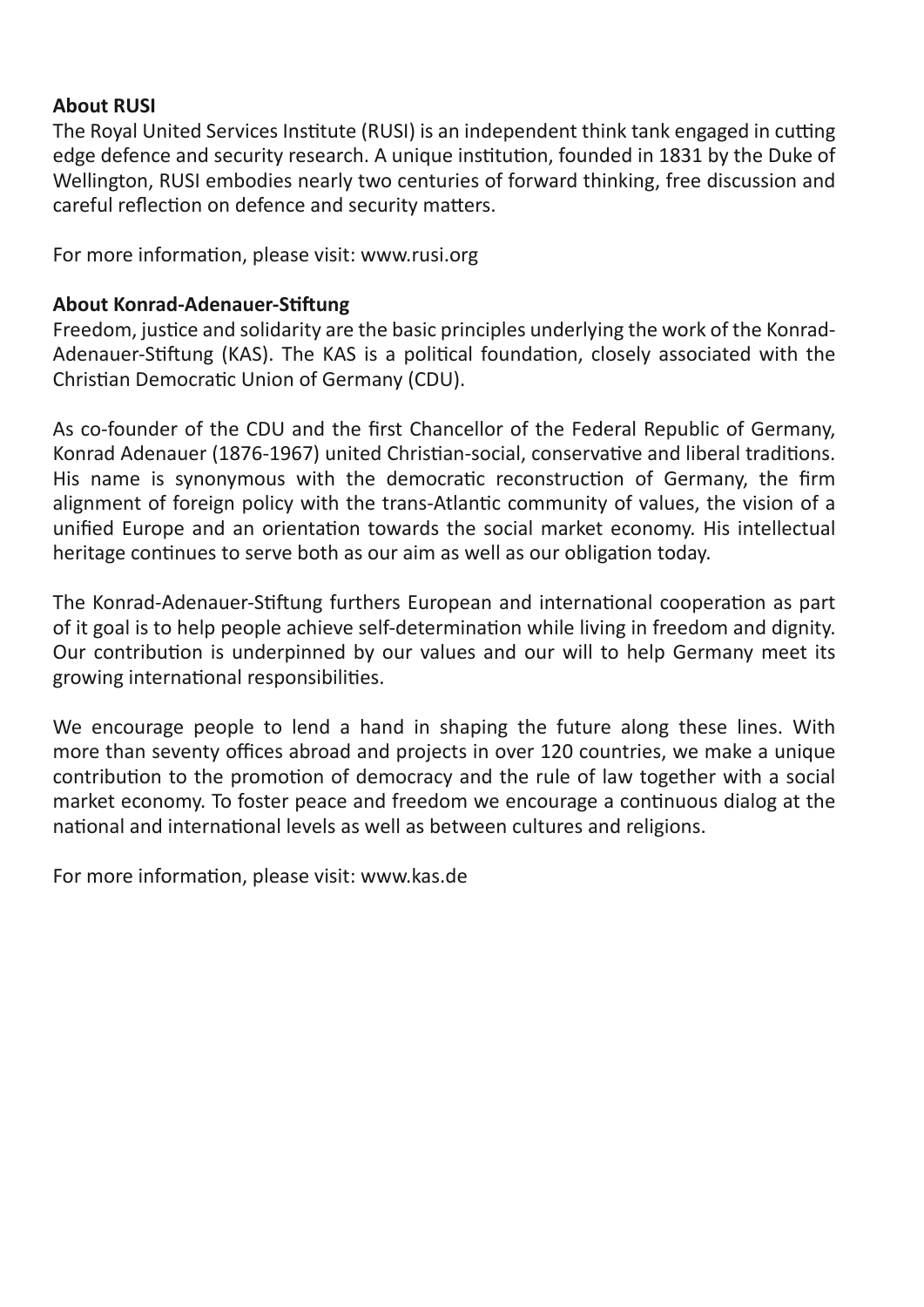



Occasional Paper, May 2012

## **British-German Defence Co-operation in NATO Finding Common Ground on European Security**

Lisa Aronsson and Patrick Keller

www.kas.de www.rusi.org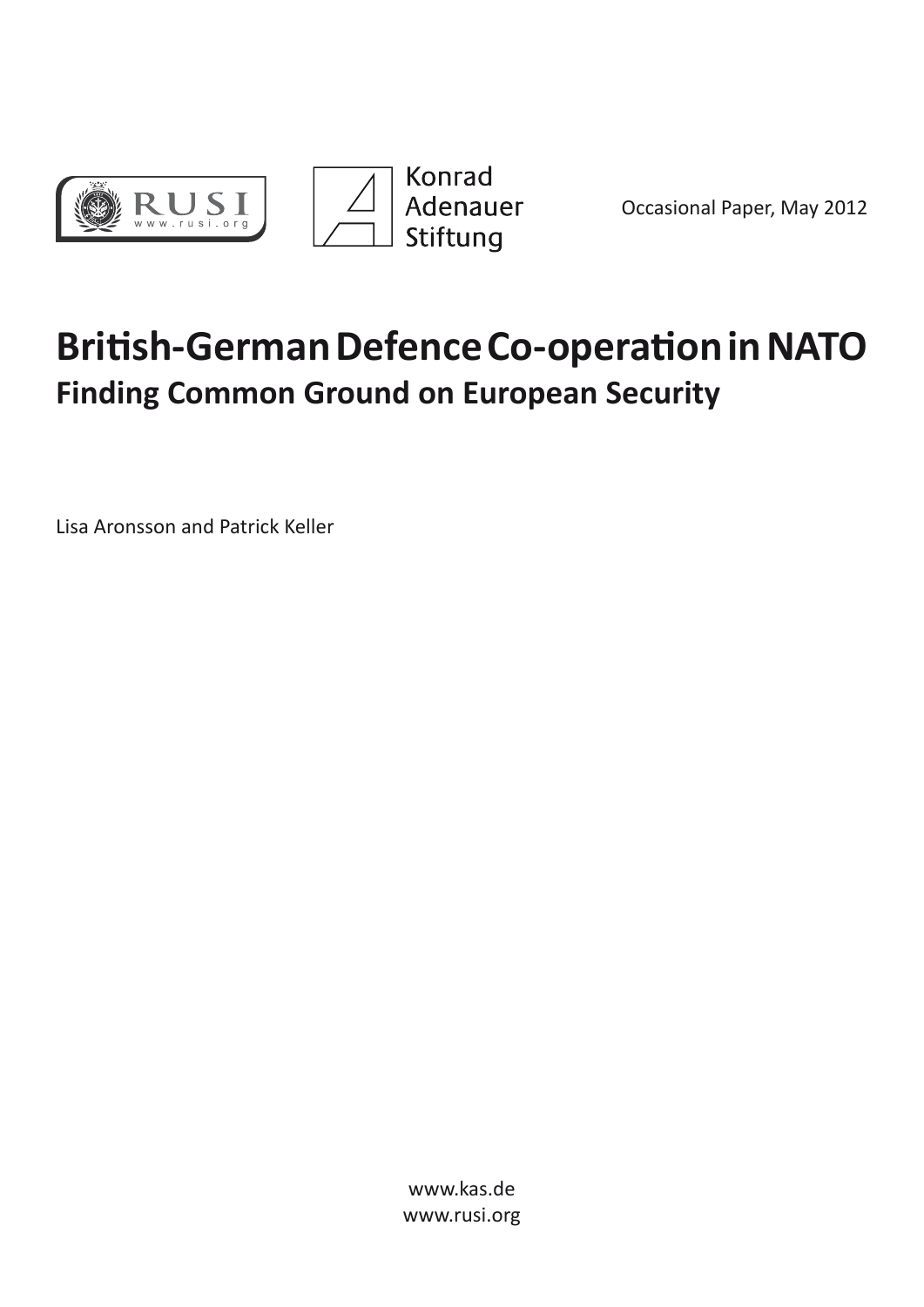The views expressed in this paper are the authors' own, and do not necessarily reflect those of RUSI or Konrad-Adenauer-Stiftung.

Comments pertaining to this report are invited and should be forwarded to:

Lisa Aronsson, Research Fellow, Transatlantic Security Studies, Royal United Services Institute, Whitehall, London, SW1A 2ET, United Kingdom, or via email to lisaa@rusi.org

Patrick Keller, Koordinator Außen- und Sicherheitspolitik, Konrad-Adenauer-Stiftung, Europäische und Internationale Zusammenarbeit, Klingelhöferstr. 23, 10785 Berlin, or via email to patrick.keller@kas.de

Published in 2012 by the Royal United Services Institute for Defence and Security Studies and the Konrad-Adenauer-Stiftung. Reproduction without the express permission of RUSI and KAS is prohibited.

#### **About RUSI Publications**

Director of Publications: Adrian Johnson Publications Manager: Ashlee Godwin

Paper or electronic copies of this and other reports are available by contacting publications@rusi.org.

Printed in the UK by Stephen Austin and Sons, Ltd.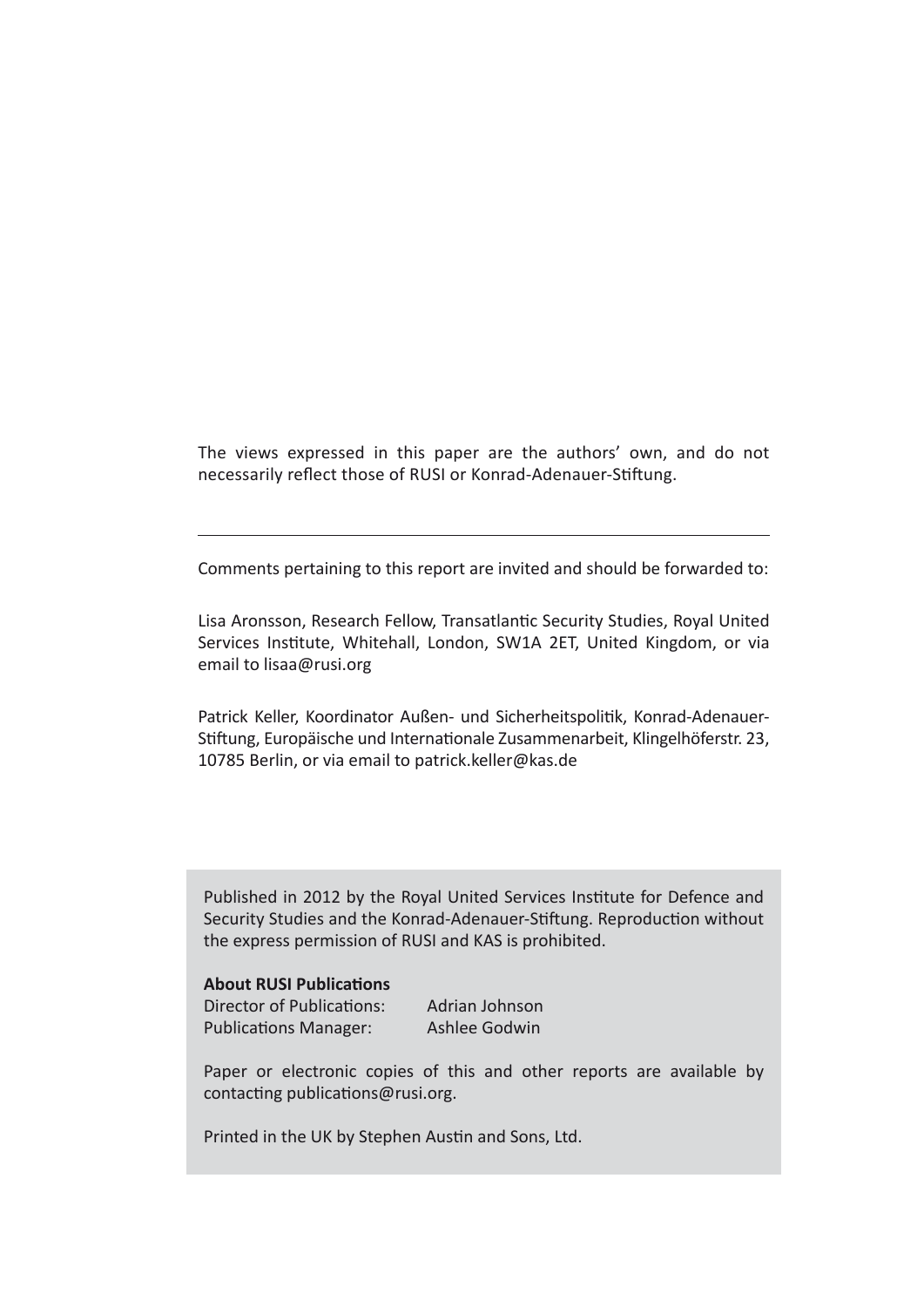## **Contents**

| I. Introduction                                           | 1  |
|-----------------------------------------------------------|----|
| II. Keeping the US Engaged in NATO                        | 3  |
| III. Winding Down Operations  and Preparing for New Ones? | 8  |
| IV. Smart Defence: Capabilities, Spending and Investment  | 15 |
| V. NATO as a Global Security Hub: New Partnerships        | 20 |
| VI. Challenges and the Way Forward                        | 25 |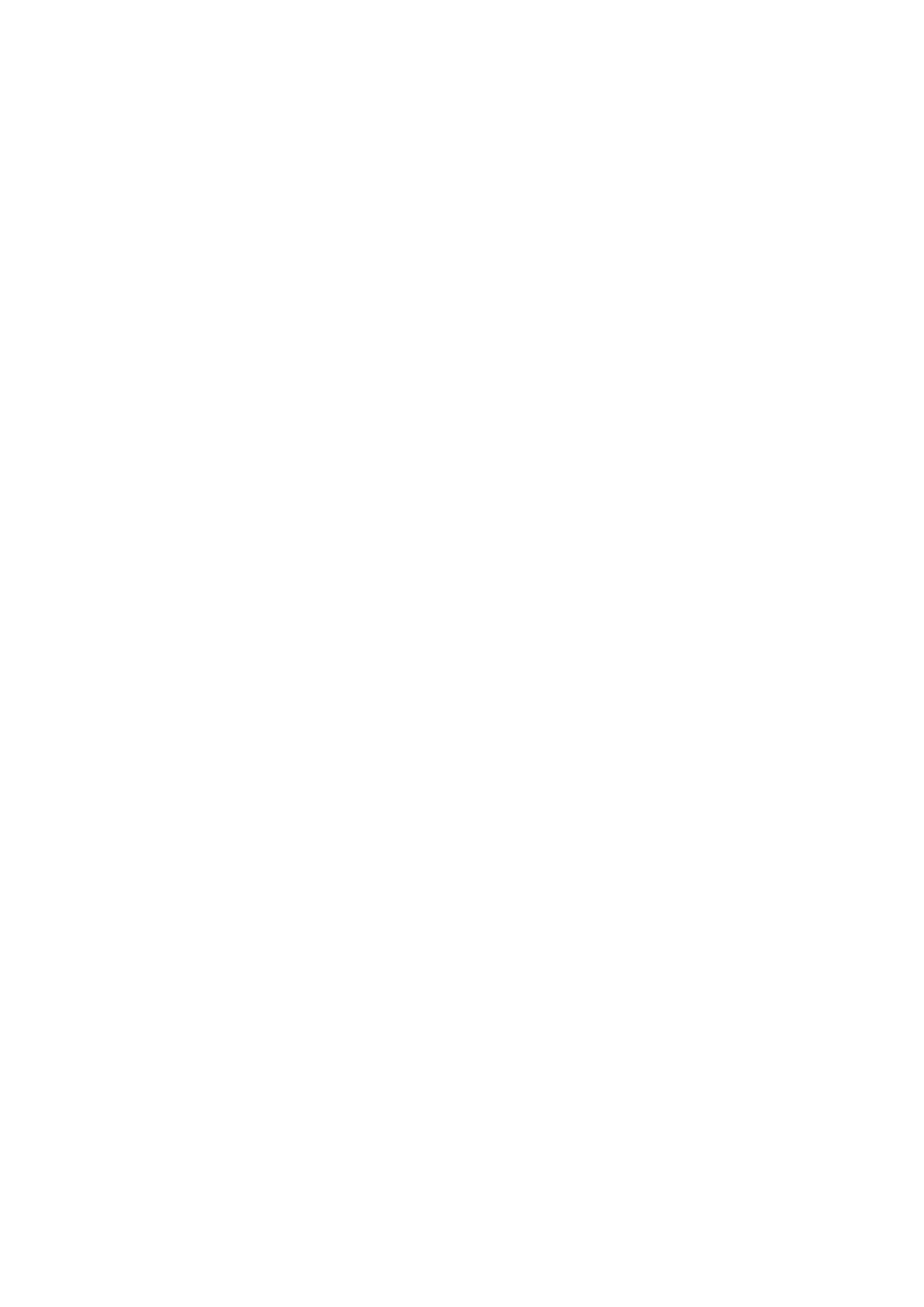## **I. Introduction**

Few NATO summits in recent memory produced very much enthusiasm or buzz in the weeks leading up to them. Indeed, gone are the days when NATO summits were a key forum for debates about the re-fashioning of Europe or enlargement to the east. The May 2012 meeting of heads of state and government in Chicago, Illinois will be no exception. The summit was originally planned as a mere implementation summit, checking progress on the tasks agreed at the Lisbon Summit such as missile defence or the Defence and Deterrence Posture Review. As it approaches, however, it has become increasingly clear that serious questions remain unanswered about NATO's role and its relevance after winding down its operations. Underneath the predictable summit debates, strategic shifts are taking place in NATO and in the global security environment. The Alliance is struggling to re-define its relevance for a United States that is looking towards Asia and the Middle East, and for a Europe – embroiled in financial crisis – which has lost sight of the purpose of defence.

The Alliance will have to come to terms with four challenges in the strategic context: the re-balancing of American strategy; war weariness and low levels of political will; declining defence budgets in NATO; and the increasing importance of partnerships. Chicago's debates will address these trends, but the discussion is likely to be more politically divisive for Europe than for the United States. The US is reducing its budget but from such a high level that it will not need to share assets or co-operate to develop capabilities. It will manage its partnerships and alliances globally, and it will plan transition in Afghanistan on its own terms. It is the European allies who will need to re-commit to NATO financially, politically and militarily if their alliance is to remain central to and meaningful for European defence. Europeans need to find a way to manage their differences and build confidence around NATO's purpose. They must provide the political will and resources to make it work, and to keep the US engaged in their continent. Such a consensus will not be achieved through summit diplomacy or strategy papers on the level of twenty-six European allies – as useful as such instruments might be. Instead, strategic consultations and practical co-operation in Europe is required. Those states with influence, economic power and capabilities should work together and bring others on board to define NATO's role for Europe going forward.

In this context, one of the most shamefully underdeveloped bilateral security and defence relationships within NATO is that between Germany and the United Kingdom. Bilateral defence co-operation between thenis almost non-existent, and this is despite longstanding military ties, training, close industrial relations, shared values and common interests in a secure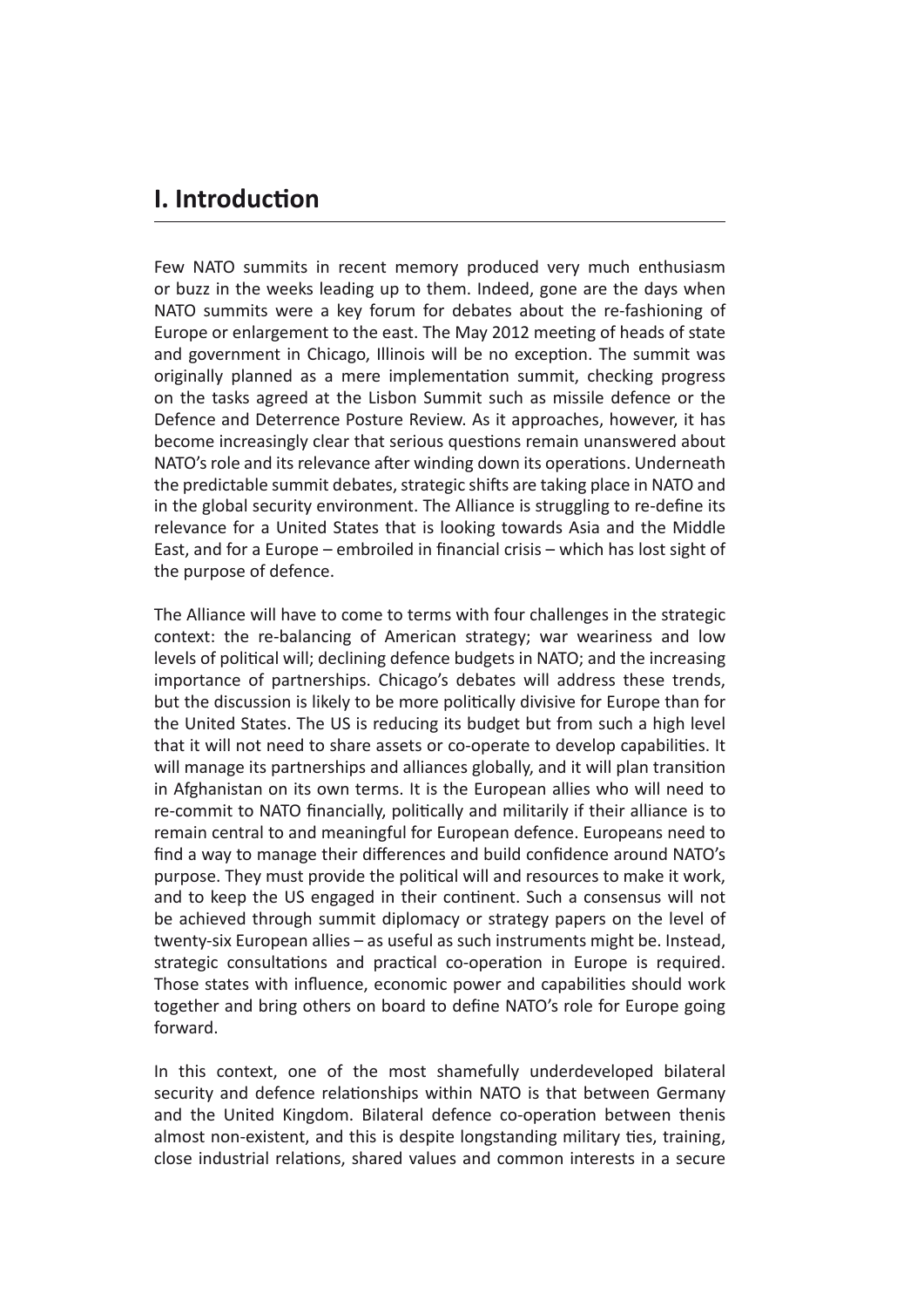Europe at the heart of a rules-based international order. The British-German defence relationship has been defined, rather, by a lack of trust in the political atmosphere, legal and constitutional obstacles to co-operation, and differences in strategic culture and attitudes towards the use of force. They are frequently at odds over threat assessments and reactions to crises, as evidenced over Iraq in 2003 and Libya in 2011. Political leaders have chosen to focus bilateral discussions in other areas such as the economy, human rights or international development, rather than looking for common ground on defence. The gap in strategic cultures may never be overcome, but it should not keep London and Berlin from engaging in consultations on defence and co-operating where possible.

To foster strategic dialogue between the capitals, the Konrad-Adenauer-Stiftung (KAS) and the Royal United Services Institute (RUSI) convened a series of seminars entitled the 'British-German Security Dialogue' in 2011 and 2012. The seminars took place in Berlin and London, and brought together government officials, policy analysts, academics and industrialists to exchange views on the Chicago Summit agenda. They discussed their visions for NATO's role in Europe and identified areas to improve co-operation and mutual understanding. This paper presents the authors' reflections on those discussions, preliminary results and impulses derived from the dialogue.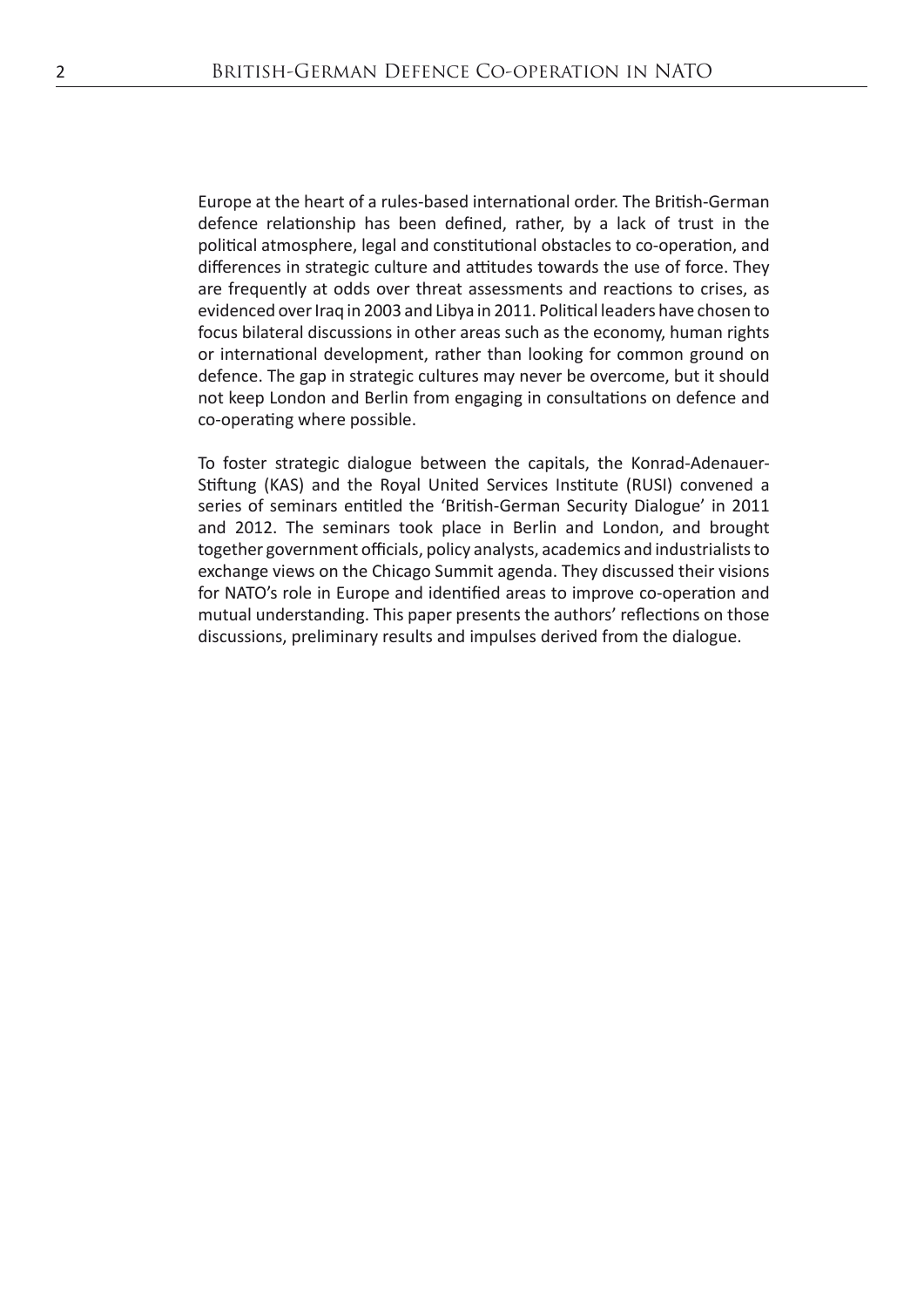## **II. Keeping the US Engaged in NATO**

NATO is central to both British and German defence policy planning and is the primary forum for consultations on European defence issues largely because of the American commitment to NATO and because of the American presence in Europe over the past six decades. Both London and Berlin have special relationships of their own with the United States. Both have historically committed to the US as a security partner and the US in turn has provided leadership, commitment and resources to help them to achieve their strategic goals. For the Federal Republic of Germany, the US supported its integration into NATO and the European institutions, which enabled it to recover, grow and prosper peacefully after the Second World War. Those institutions also enabled Germany to re-unify after the Cold War and emerge as Europe's economic powerhouse. The UK, on the other hand, positioned itself as a transatlantic bridge in security and defence. The US recognised the strategic role it could fill mid-Atlantic and as a permanent member of the UN Security Council. The US also valued the military contributions London was able to make to American-led operations. The UK has emerged as Europe's most powerful military after the Cold War, and that reinforced its close strategic ties with the US.

America's commitment to Europe has served both British and German interests, but its presence in Europe is changing rapidly, challenging both to respond. Washington's geographic re-balancing towards Asia and the greater Middle East may not lead to a trend away from Europe or undermine Article V, but it will have consequences for NATO, and for Germany and the UK more specifically. The new strategy will challenge Allies in their decisions on resource allocation, geographic focus and political attention. It is in the best interests of the UK and Germany to keep the US engaged in a meaningful way, and to keep NATO relevant to American concerns not only in Europe but in the Middle East and further afield. Massive increases in the American defence budget since the late 1990s had subsidised NATO, but imminent downsizing after nearly two decades of American war-fighting will challenge Allies to re-think their roles and commitments within NATO, and the UK and Germany to re-think their defence relationships with the US. It is no longer feasible for Germany to shy away from responsibility for European defence and security, and London's military power will no longer suffice to secure influence in Washington if NATO capabilities decline. America expects Germany to deliver leadership on European security, and it expects London to hold onto its ambition to shape global affairs in partnership with the US.

A first strategic challenge concerns the level of leadership, funding and capabilities Washington is prepared to commit to NATO. The strategic shift is not only in recognition of challenges in Asia, but is a call for a genuine transatlantic partnership and more balanced burden-sharing arrangement.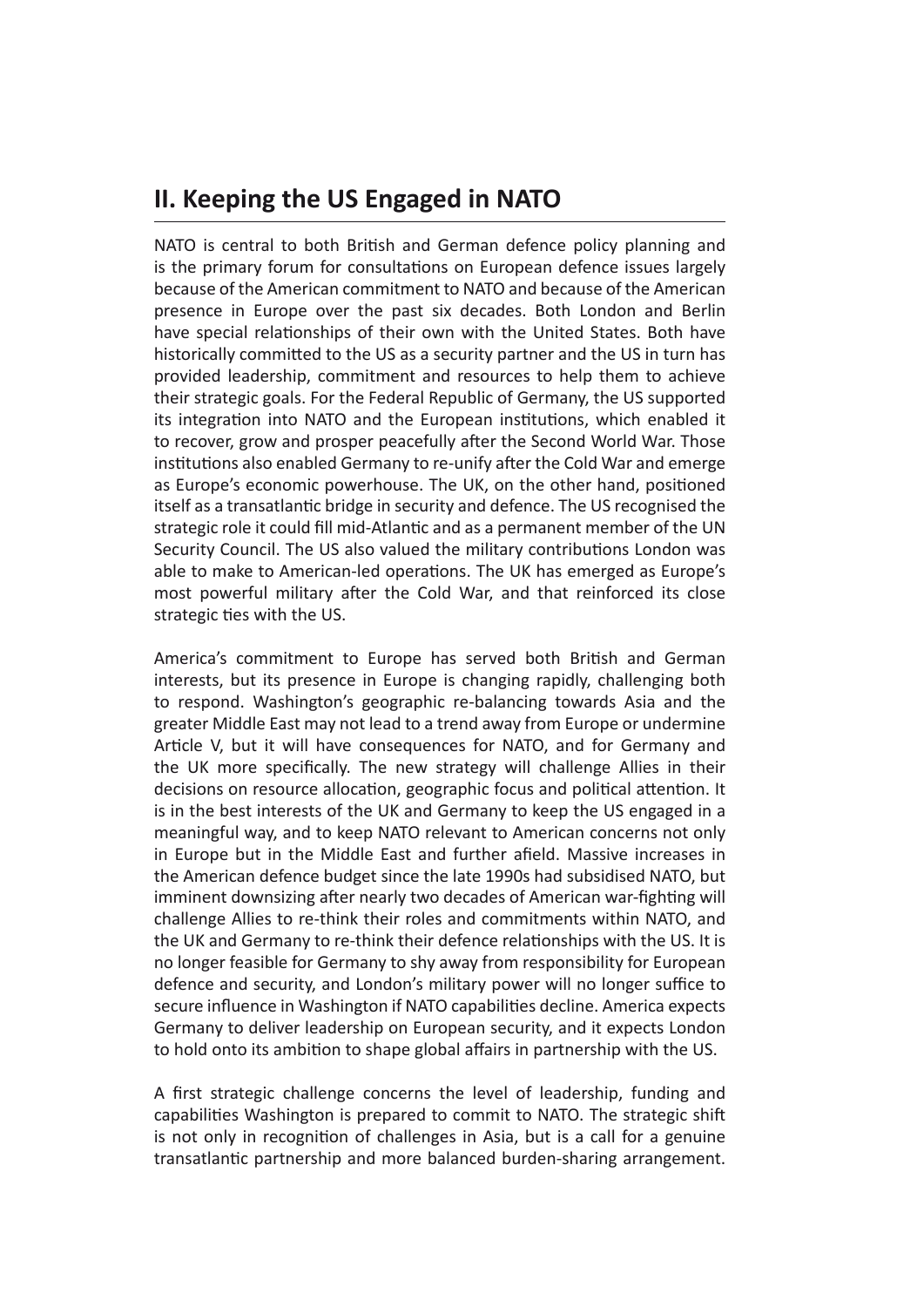This shift did not emerge with the Pentagon's Defense Strategic Guidance in 2012; it has been in the making for a long time. Burden-sharing debates go back to the Cold War, and the current capabilities gap was already apparent in the 1990–91 intervention in Iraq and it grew into a more significant problem over the course of the 1990s. NATO's engagement in the Western Balkans provided the Alliance with its first real military test after the Cold War, and the lessons learned in the US centred on Europe's inability to deal – politically or diplomatically – with emerging crises in its own backyard. The operations in Bosnia in 1995 and in Kosovo in 1999 further demonstrated for Washington that European militaries could not operate effectively in joint operations alongside the United States. The US judged that it would never again fight another 'war by committee' but, at the time, America's stakes in NATO's success were still greater than its interests in seeing a more capable Europe take responsibility for its own neighbourhood.

The George W Bush administration then tried to encourage Europeans to commit more troops and take more responsibility in Afghanistan, but this proved difficult because American credibility and leadership had been undermined in Europe following the Iraq War. President Obama also made several calls for a more balanced partnership not only through rhetoric about multilateralism, but also in repeated visits to Europe, as well as direct calls for Europe to contribute troops and resources to Afghanistan and to reduce or remove national caveats on troop activities in theatre. It should have come as no surprise to Europe, therefore, when outgoing Secretary of Defense Robert Gates argued in his June 2011 Brussels speech that the Alliance had become two-tiered, with some members specialising in 'soft' and 'talking tasks' while others conducted 'hard' security missions. Some did not want to share the risks or costs of their own security, he said, while others paid the price on behalf of the Alliance. The US's share of NATO defence spending rose from 50 to 75 per cent since the end of the Cold War and, while it was justifiable in the past, Gates warned that appetite in Washington was dwindling not only because of generational change, but because of the current economic climate. American leaders  $-$  and Congress in particular  $-$  are increasingly unwilling to spend on behalf of nations that are apparently unwilling to become 'serious and capable' partners in their own defence. Future leaders, he warned, may not consider the return on America's investment in NATO to be worth the cost. $1$ 

German, British and other European leaders became increasingly concerned when Secretary of State Hillary Clinton mentioned America had reached a 'pivot point' in her *Foreign Policy* article, 'America's Pacific Century'.2 American

<sup>1.</sup> Robert Gates, speech on the future of the North Atlantic Treaty Organization, Brussels, Belgium, 11 June 2011, <http://blogs.wsj.com/washwire/2011/06/10/transcript-ofdefense-secretary-gatess-speech-on-natos-future>.

<sup>2.</sup> Hillary Clinton, 'America's Pacific Century', *Foreign Policy,* November 2011.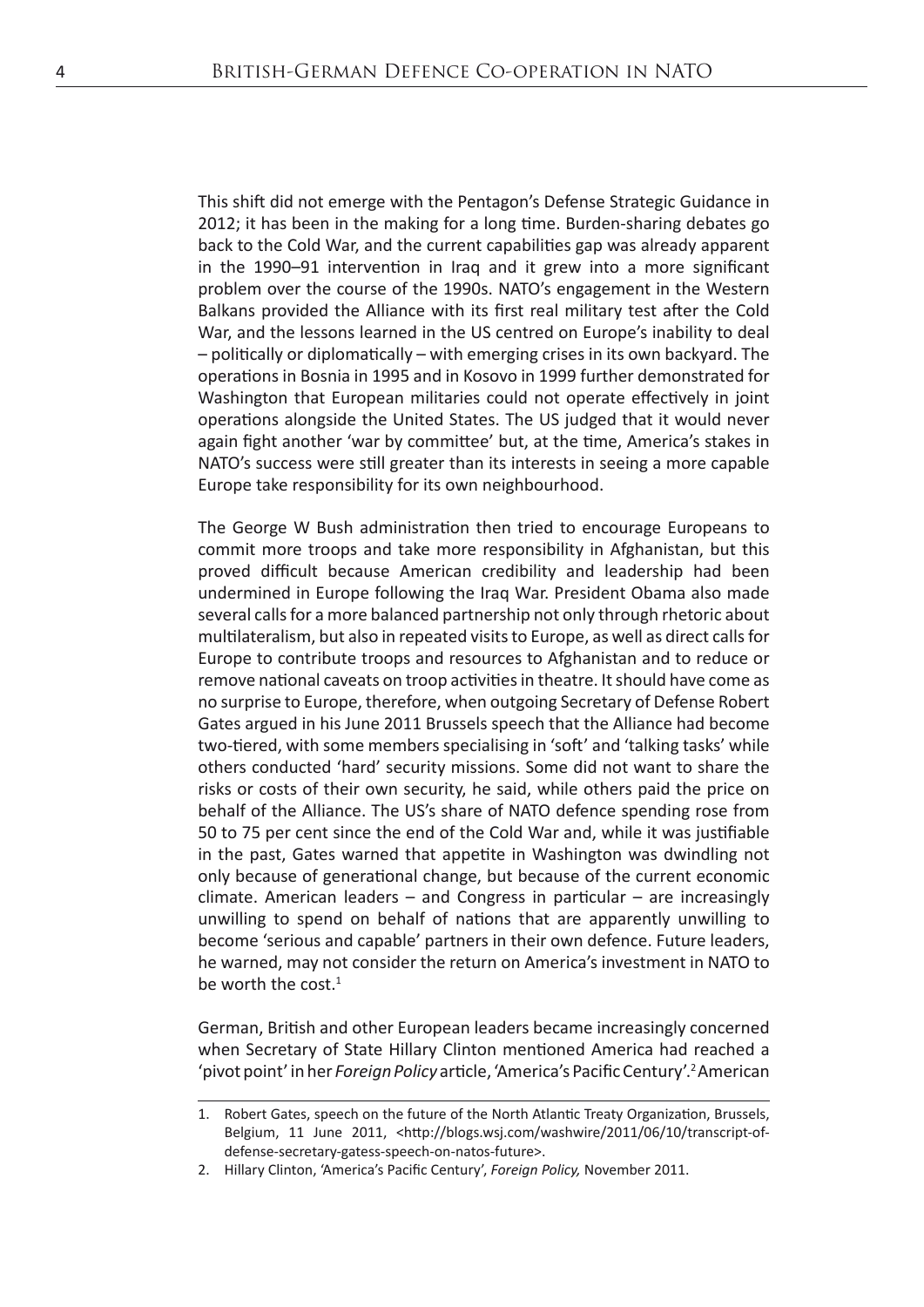statecraft going forward, she argued, would have to increase its diplomatic, economic and strategic investment in Asia. European leaders interpreted the 'American pivot' in their own ways and in ways, perhaps, that were never intended in Washington. American policy statements have been debated in the European capitals and understood differently, particularly among the British and German defence and security communities. In London, the 'pivot' sparked a genuine debate about the UK's place in Europe and about the possibility of a 'post-American Alliance'. The British response centred on the recognition that the world is changing and that the relative strategic relevance of the UK and Europe are in decline. The UK has charted a policy to redouble its efforts towards defining a British strategy for Asia and making provisions for a European-led NATO in the distant future, while remaining focused in the short term on keeping the US deeply involved in Europe. After all, America's involvement in Europe has served British strategic interests for decades and will continue to do so. It has reinforced the 'special relationship', strengthened British political influence in Washington, and protected a peaceful and prosperous Europe.

In Germany, by contrast, the American 'pivot' to Asia and the greater Middle East has generated very little debate in government, among elites or the public. There will be a significant reduction in the number of US troops stationed in Germany and a transformation of the presence that remains, but German public concern is purely economic, related to the potential impact on the income and jobs generated by the American presence. Further implications for the German-American relationship, for NATO and Europe, or for Germany's global role have not featured in policy or media debate. The press picked up the announcement about a 'pivot to Asia' and it was understood in Germany – as in other parts of Europe – as being at Europe's expense. Unlike the French, though, Germans did not respond by investing in more meaningful bilateral defence relationships with other European partners; and unlike the British, Germany did not respond by engaging in a wider strategic debate about its willingness or ability to assume more responsibility for European defence, or about Berlin's interests in shaping global affairs in partnership with the US and the UK. $3$ 

A first priority for London and Berlin, given their interest in reinvigorating the transatlantic bargain that served them well for so long, should be to focus on working together and with others to engage a 'new' America in Europe.<sup>4</sup> They should work together to transform their commitments to NATO and to find ways to derive more benefits from exercises with the US and engagements with EUCOM (United States European Command). To this end, the nature of

<sup>3.</sup> Wolfgang Ischinger, 'Germany in NATO' in Tomas Valasek (ed), 'All Alone? What US Retrenchment Means for Europe and NATO', CER Report, February 2012.

<sup>4.</sup> Karl-Heinz Kamp and Kurt Volker, 'Toward a New Transatlantic Bargain', Carnegie Policy Outlook, February 2012.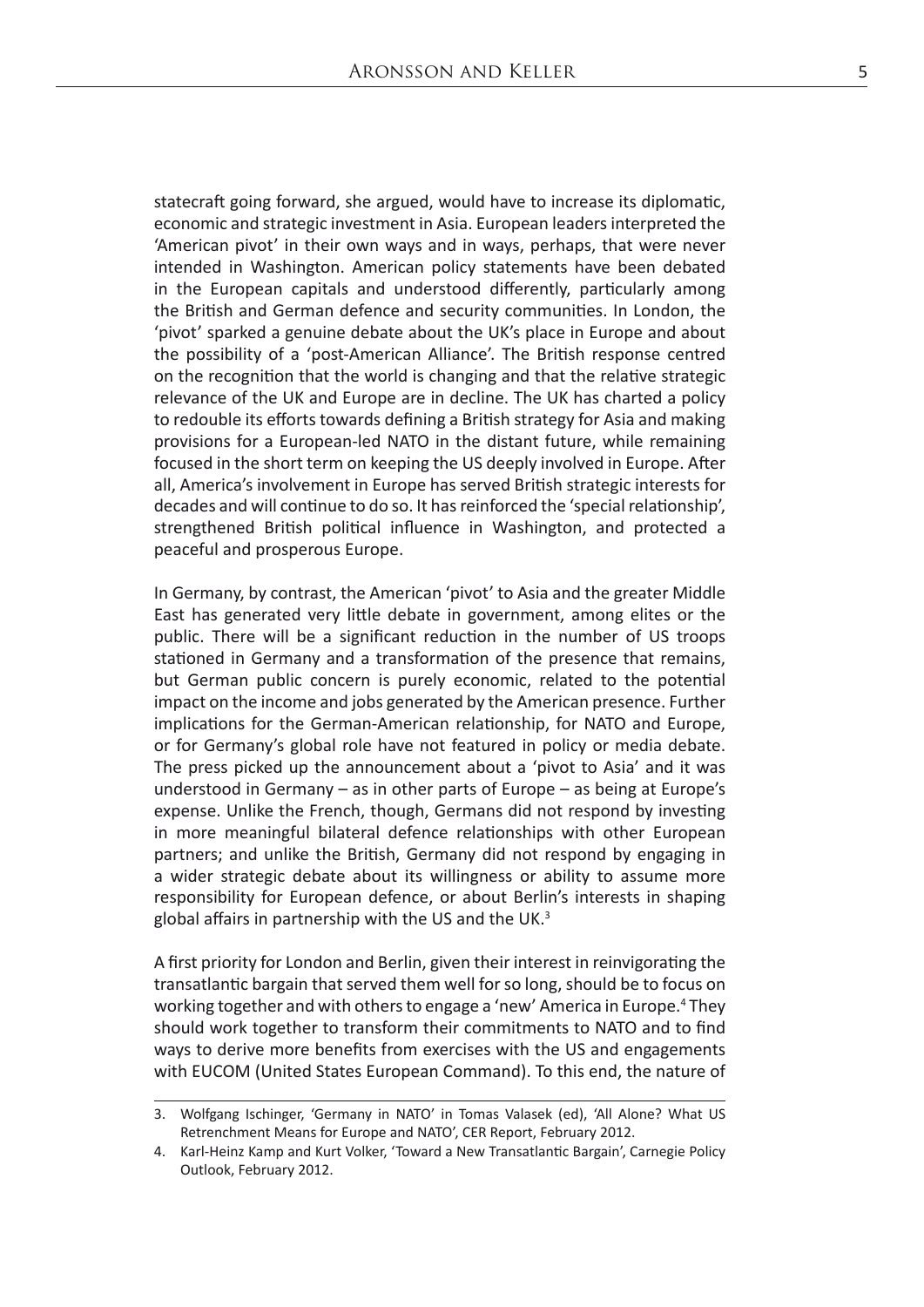the American presence – and its implications for capabilities, troop presence and resources in Europe – matters. The number of US troops in Europe has fallen from around 213,000 to 41,000 since the end of the Cold War and, according to Secretary of Defense Leon Panetta, the American footprint will continue to 'evolve', with the number of army personnel in Europe expected to drop to 29,000 by 2015. Two combat brigades in Germany will be cut, but an airborne infantry brigade, a brigade built around the Stryker combat vehicle and an aviation brigade will remain with their support and logistics units. General Odierno, US Chief of Staff of the Army, has said that this smaller presence will remain a 'formidable force', and that other units based in the US will rotate through Europe on temporary deployments, thus exposing more American soldiers to their European partners.<sup>5</sup> Interoperability will continue to be fostered through war games and exercises, and through the Joint Multinational Training Command, which operates in Grafenwoehr and Hohenfels, Germany.

As the US transforms its presence in Europe, how will Europe respond? European Allies would be wise to consider ways to protect interoperability gained in theatre and find ways to increase their relevance to the US. The NATO Integrated Military Command (IMC) has been the focus or the 'spinal column', as Kori Schake calls it, of transatlantic operational co-operation for a long time, but recent co-operation appears to be centred on CENTCOM more so than SHAPE.<sup>6</sup> NATO may be declining in relative importance in Washington's defence planning process even if the US commitment to Article V and the need to protect interoperability remains strong. Schake argues that EUCOM has the potential to become a new link between European and American armed forces and policies in operations, an anchor for co-operation, strengthening Article V capabilities and NATO's transformation. This could be attractive for the US, ridding it of the 'multinationality' of SHAPE, which some Americans consider to be burdensome. As NATO's command structure is streamlined and reformed, engagement and relations with EUCOM should be kept in mind. EUCOM covers an enormous area, including the Balkans, Georgia, Russia, Turkey, Iraq and Afghanistan, and it serves as a major provider for AFRICOM and CENTCOM, with nearly 80 per cent of US troops in Afghanistan originally stationed in Europe. More strategic engagement with EUCOM by European Allies could deliver outcomes of greater value for Washington, reinforce Europe's importance and re-invigorate NATO.

Ultimately, European Allies must do more for their own security and for security in their own neighbourhood. They must also re-orient themselves towards a wider 'West' and define a broader strategic vision. The US expects NATO to facilitate military action in Europe and in its periphery when

<sup>5.</sup> Quoted in Thom Schanker, 'As Army Prepares to Shrink, Its Chief Tries to Reassure His Soldiers', *New York Times*, 16 April 2012.

<sup>6.</sup> Kori Schake, 'EUCOM's Future Force Structure', Atlantic Council Paper, June 2012.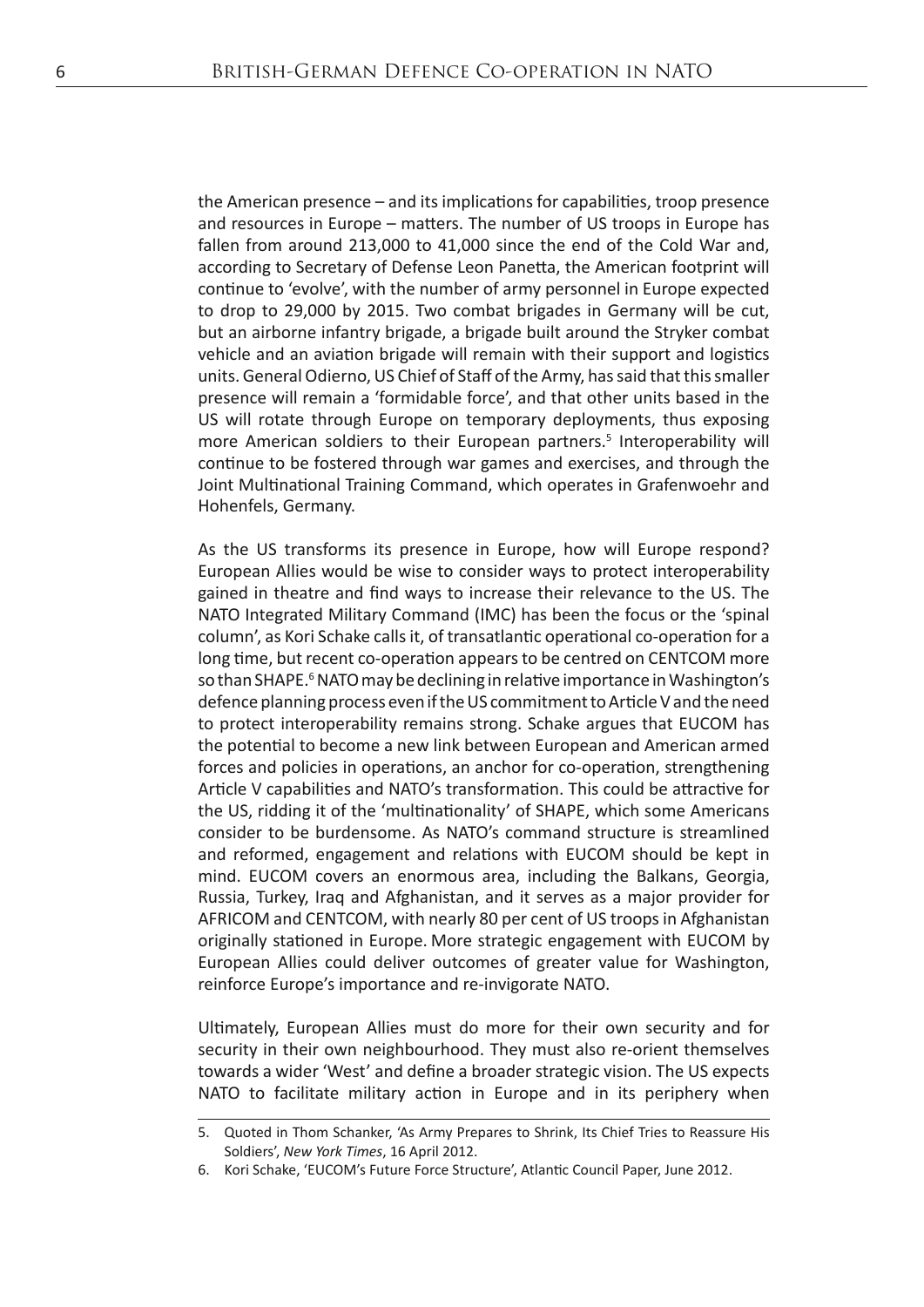individual nations cannot act alone. In Libya, NATO provided the critical infrastructure, capabilities and command structure required for France and the UK to lead the operation. The US will continue to invest in this framework if European states continue to demonstrate leadership and political will. Leadership from the UK, Germany and France could incentivise others – such as Norway, Denmark, Poland, Canada and Italy – to provide more enablers for deployable and sustainable forces, and it could prompt Turkey into fully assuming its role as a strategic ally. NATO must protect its ability to deliver operational effect. It must maintain a structure that Allies can plug into when interests overlap, and that is flexible enough for partners – such as the UAE and Qatar in the Libya operation – to contribute when needed. This must all be done even as national budgets continue to fall.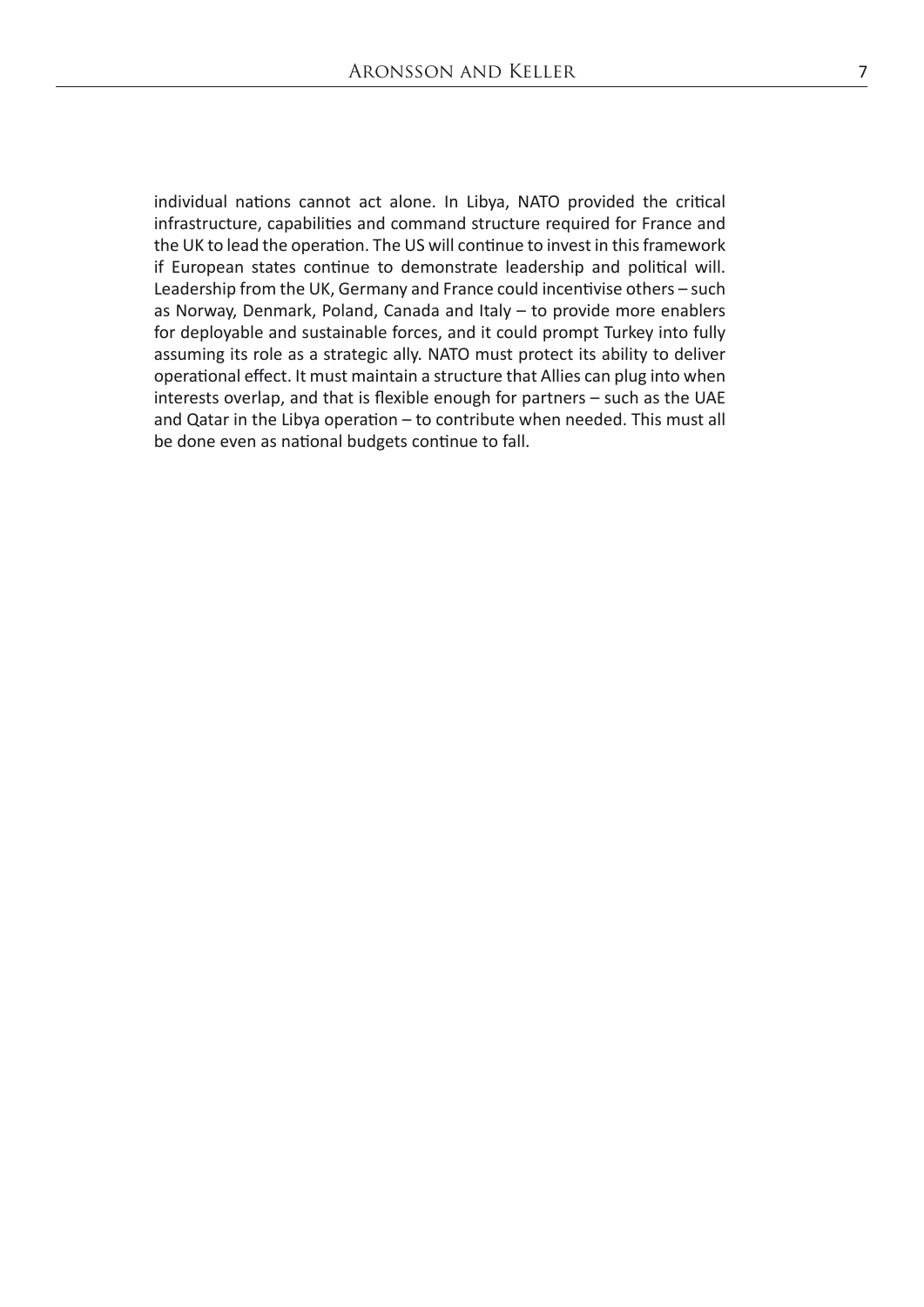## **III. Winding Down Operations… and Preparing for New Ones?**

As NATO considers its role in a changing strategic context, it is also in the midst of winding down operations. Since 1995, NATO has been involved in twentyseven operations, which, as Jamie Shea (NATO's deputy assistant secretary general for emerging security challenges) points out, have come to define NATO, especially in the eyes of the rest of the world. Operations have become the 'locomotive' for NATO's growth and transformation.<sup>7</sup> ISAF, for example, has been a major driver for interoperability, and concept and capabilities development for nearly a decade. It drove NATO's Comprehensive Approach discussion and has had a significant impact on Alliance decision-making and engagement with partners as well. Afghanistan was not initially expected to be a key agenda item at the Chicago Summit, which, after all, was intended to be an implementation summit for the Lisbon agenda and a great photo opportunity in the home town of the campaigning American president. It now looks as if discussions about ISAF and post-2014 Afghanistan will dominate the summit, and this will have happened by default rather than by design. The original plan for winding down ISAF seemed promising, achievable and uncontroversial. With 2014 set as the date for the withdrawal of combat forces, Allies committed themselves to promoting stability through the Enduring Strategic Partnership Agreement, training Afghan security forces and providing financial support.

In Chicago, NATO was supposed to display determined relief that transition was progressing, and that NATO was adhering to the timetable ('in together, out together'). As it turns out, Allies are not as united as had been hoped and transition is proving difficult. Some, such as the incoming French president François Hollande, haggle for earlier withdrawal of combat troops; others question American calculations regarding how much Allies will need to invest in Afghan security forces after 2014. Some also take issue with the post-2014 plans for deployment of mentors, trainers and special forces in Afghanistan, pointing to a number of violent anti-Western incidents of late as proof that the international community's presence should be reduced even more sharply. The transition period is intended to ensure that Afghans secure their state sufficiently to prevent it from becoming a haven for terrorist training again. However, while the NATO Training Mission has made excellent progress in building up Afghan forces, fundamental questions remain about the troops' loyalties. Democracy has not taken root in Afghanistan, and the country is not on a path towards a sustainable economy despite significant investment. NATO will face enormous challenges in winding down its ISAF operation and the debate about 2014 illuminates a larger strategic picture. Many nations around the world, including some Allies, regard the withdrawal

<sup>7.</sup> Jamie Shea, 'Keeping NATO Relevant', Carnegie Europe Policy Outlook, April 2012.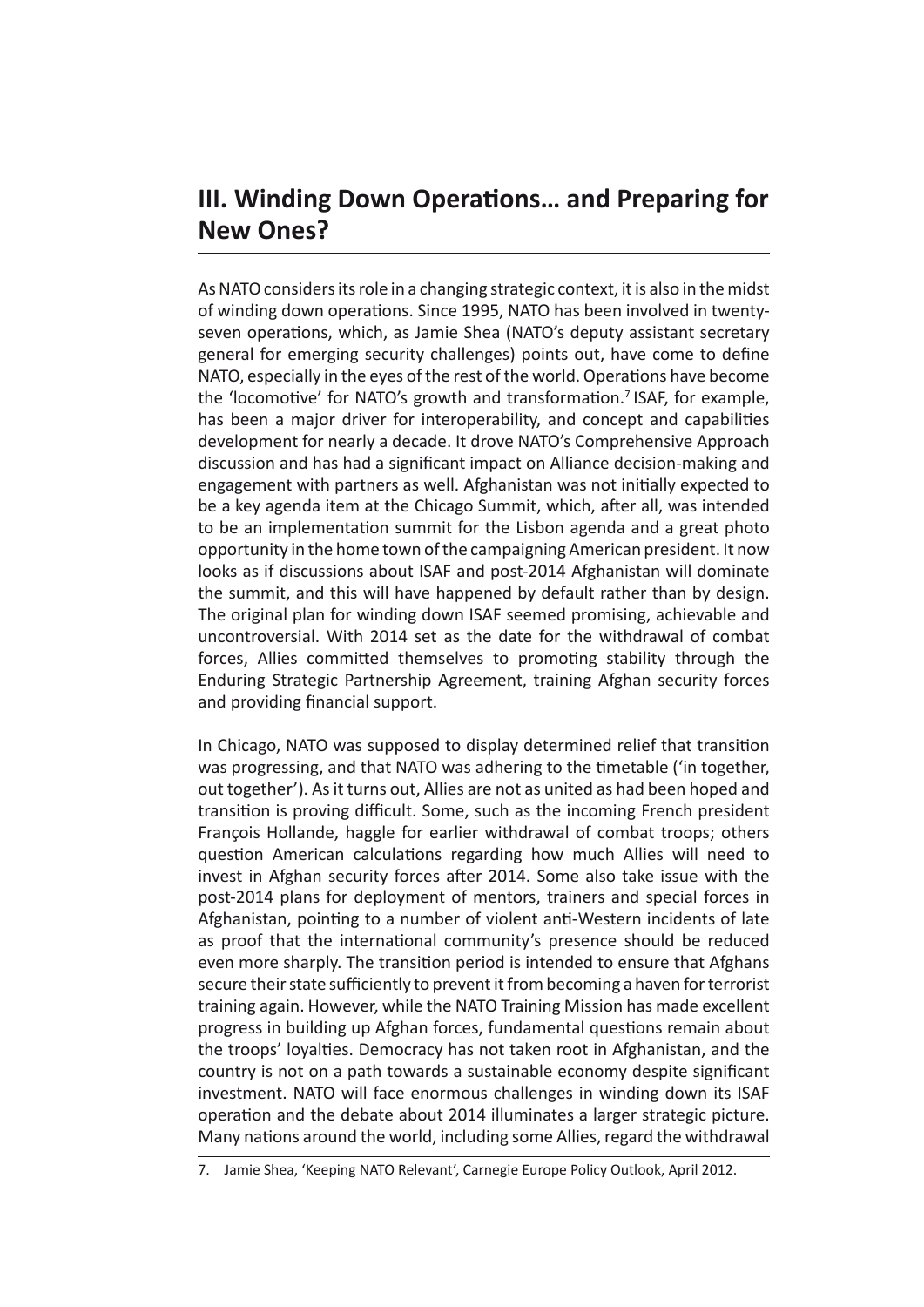from Afghanistan and declining defence budgets in Europe as the first steps in a wider withdrawal. Unable to claim victory in Afghanistan and with the Libya campaign designed for a clear and speedy exit, NATO appears to be more interested in ending operations than looking for new ones.

The reasons for these perceptions are as manifold as they are obvious. After more than a decade of major, US-led interventions in Afghanistan and Iraq, most Western countries are experiencing war-weariness, which is particularly pronounced since many feel that these interventions did not and will not achieve their goals – at least not the loftier ones of promoting democracy and generating prosperity. In addition, the global financial and economic crisis has fuelled the narrative of overstretch and scarce resources, exacerbating scepticism about major nation-building efforts abroad. Indeed, nation-building at home has become the new priority. These trends are palpable in most NATO countries (Poland being a possible exception). They have dominated the public discourse in the UK and Germany, even though public attitudes towards military force and power projection differ between the two countries.

#### **Attitudes Towards Operations**

The strategic cultures of Germany and the UK have been shaped by their respective historical experiences with warfare and power projection. For centuries, Great Britain was an imperial power with world-class naval capabilities that projected not only its power, but its order and values around the globe. Even after the Second World War, when the US took up the UK's former role as guarantor of the international system, the UK continued to play its part as major partner for the US and as a power with global reach and influence. It demonstrated a readiness to engage in military operations (with and without the US) in support of national interests and to promote liberal values. As a major beneficiary of globalisation, the UK continues to have an interest in protecting the status quo and the international, rulesbased order that has served it well. It remains among the world's largest economies by GDP, and London will remain a major financial capital. The Blair government's 'ethical foreign policy' has also affected the UK's strategic culture, strengthening domestic conviction that the UK is a 'force for good' in the world,<sup>8</sup> as evidenced in the Balkans, Sierra Leone, Northern Ireland and in multinational counter-piracy missions. British participants in the seminar series suggested that this sentiment was also a factor in British deliberations about Iraq and Afghanistan, and that it was central to the UK's decision to intervene in Libya.

Germany's experience with warfare and intervention is, of course, very different, and its political elites and its population are still deeply reluctant

<sup>8.</sup> Tony Blair, speech on the doctrine of the international community at the Economic Club, Chicago, Illinois, 24 April 1999.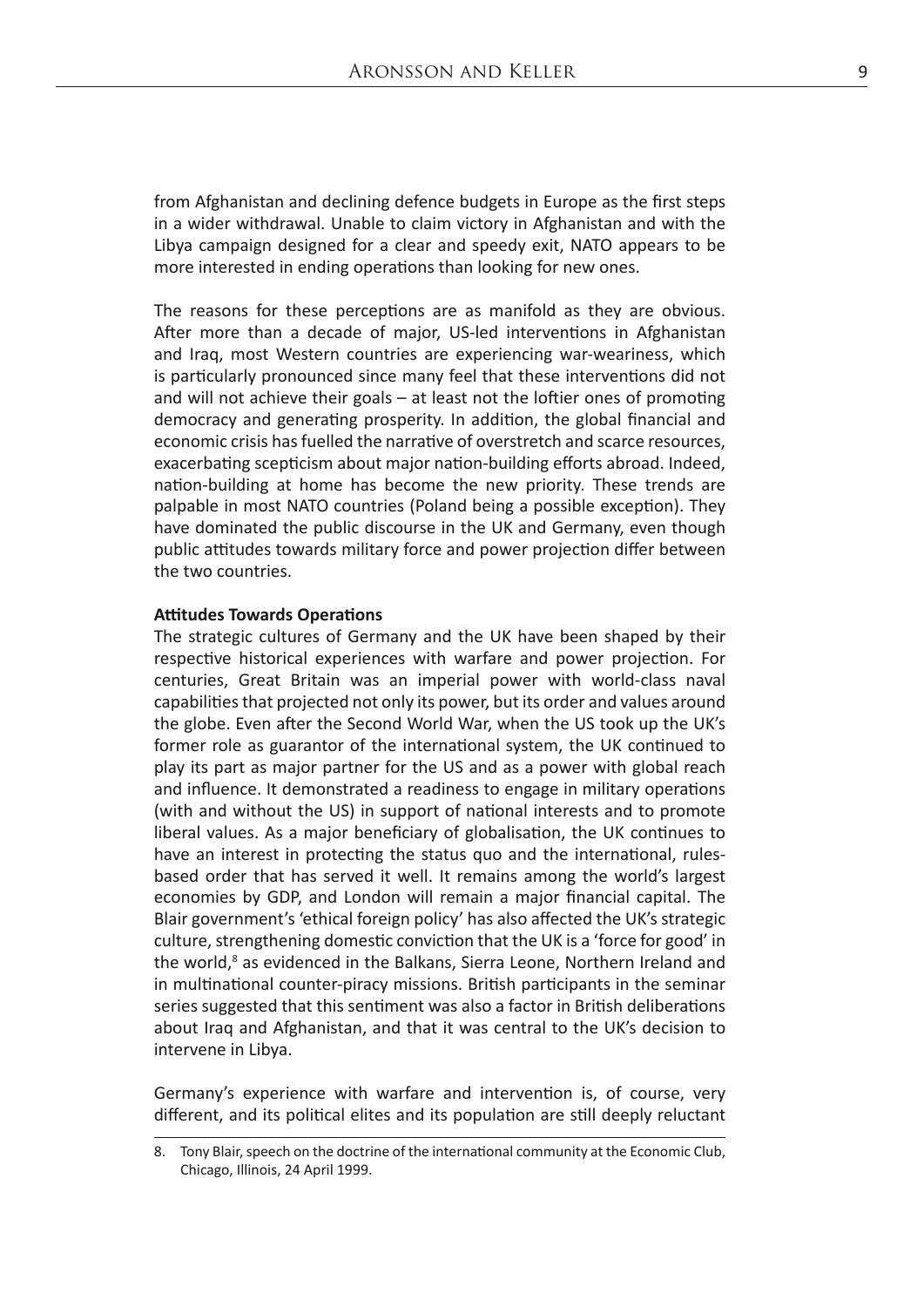to engage in military affairs. After the humiliation and opprobrium wrought by the two world wars, Germany was divided into the German Democratic Republic, which vanished behind the Iron Curtain, and the Federal Republic, which was subsequently integrated into the emerging European Community (EC) and NATO, although it remained a mere protectorate of the Western allied powers. The institutional structures of the EC and NATO were intended to reassure its neighbours that Germany would never again attempt to control Europe or exercise its military power. With reunification in 1990, Germany regained its full sovereignty but it has been slow in adapting to the role of 'stakeholder' in international security affairs. Despite pleas from its NATO Allies, including most recently even from Poland,<sup>9</sup> the process of transformation from a consumer into a provider of European and international security has been slow. German officials in the seminar discussions suggested that this reluctance extends even to consultations about possible threats within NATO for fear that this will send a message to others that the North Atlantic Council may be in the early stages of planning an operation.

This reluctance around consultations and the use or force has not kept the German Bundeswehr from engaging in operations but it has affected the way Germans operate and interact with allies. To be sure, the Bundeswehr's first active contribution to international security came during the Kosovo War; since then, Germany has committed to ISAF as the third-largest troop contributor and as a lead nation in Regional Command North in Afghanistan, and to the EU's Operation *Atalanta* in the seas around Somalia. Germany's contributions could be interpreted as evidence that its security policy is undergoing a process of normalisation, which would imply the beginning of a cultural change among its state bureaucracy, elites and people. In reality, however, contributions in Kosovo came only reluctantly, and after much political and judicial handwringing. The same has been true in Afghanistan: Germany's contributions to these operations have been seen by some allies as too little and too late. Far from showing commitment to security and burgeoning defence leadership, Germany insisted on crippling national caveats and severely restricted mandates. Most importantly, German leaders never sought to explain the need for a more active stance on security policy to their people, and so failed to garner public support for decisions supported by the political elites.

As a consequence, there is still no consensus among the German people as to the purpose of their armed forces, and there is no genuine and widespread political debate about when, where or how to use them. Some participants suggested that the domestic landscape in Germany makes debate about these issues dangerous for political leaders, as decisions about security policy are

<sup>9.</sup> Radek Sikorski, 'Poland and the future of the European Union', speech given in Berlin, 28 November 2011, <http://www.msz.gov.pl/files/docs/komunikaty/20111128BERLIN/ radoslaw\_sikorski\_poland\_and\_the\_future\_of\_the\_eu.pdf>.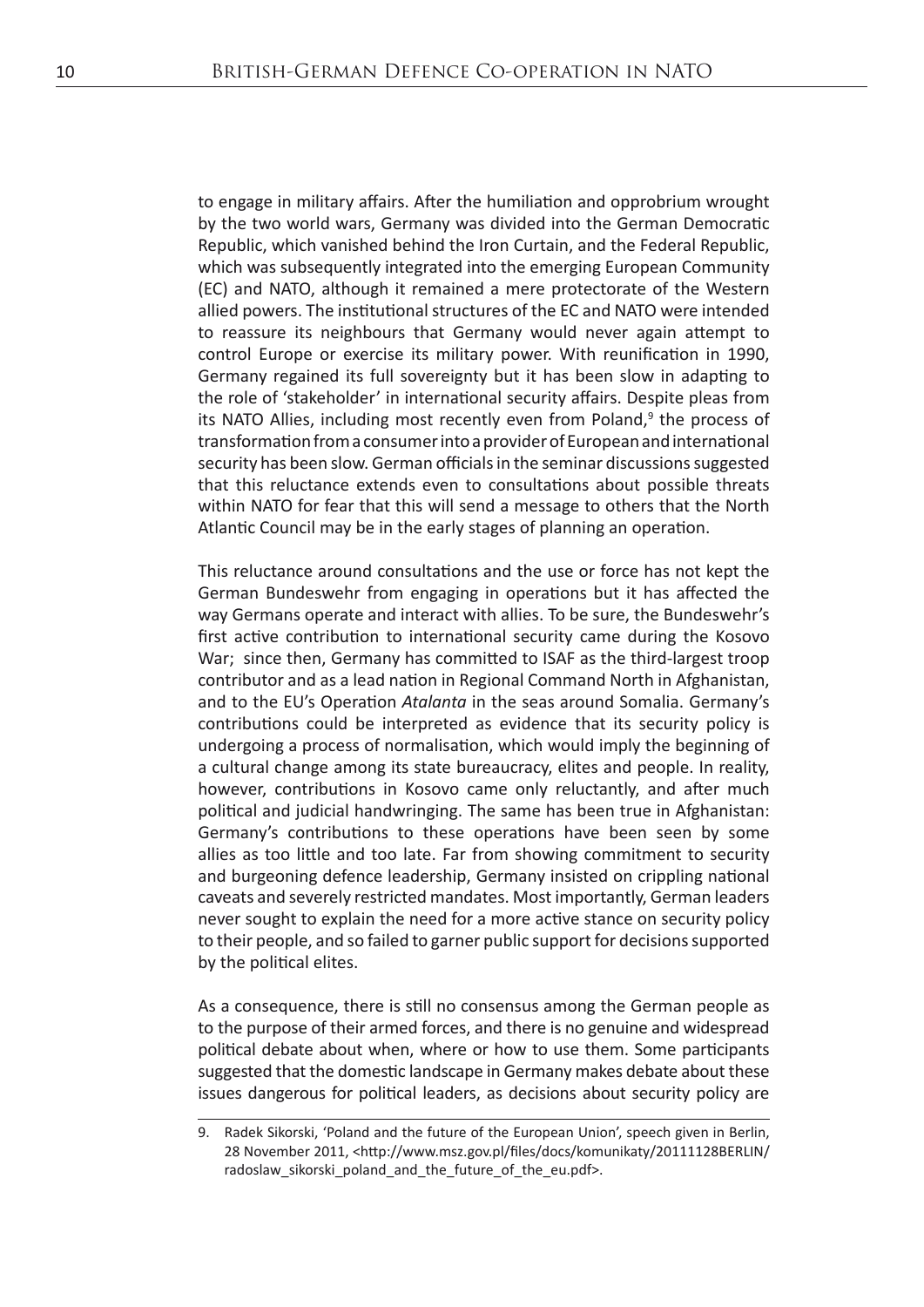hardly ever made according to consistent strategy or a hard-headed calculus of national interest. Due to the German public's fundamental uncertainty about their nation's role in the world and the necessity of military force in global affairs, even minor issues around security policy are always likely to trigger highly emotional and ideological reactions or even a nation-wide (and usually fruitless) soul-searching process. The general public's lack of understanding about international security and threats to German interests makes it politically risky for Berlin's political leaders to advocate a more committed German security policy in a European context. In turn, the politicians' reluctance to step up and explain why such commitments to international security are not only politically necessary but also morally justified hardens the general public's ignorance and misconceptions, forming a vicious spiral.

Indeed, fewer and fewer people in Europe have experience in the armed forces, and politicians are less and less able to explain to their constituencies why investment in defence matters. It is telling that when German President Horst Köhler tried to explain the need for intervention in emergencies to protect national interests, keep sea lanes open and protect jobs, he was forced to resign. This is the reason why German policy-makers prefer to think about security in terms of structure rather than outcomes. Debates about structure – about procedural arrangements within and between NATO and the EU – are less politically sensitive than those about the results of the use of military power. They are also more in line with the political tradition inherited from the Federal Republic of the Cold War years, which put a premium on structural integration as a substitute for military action.

#### **Strategic Culture and NATO**

Divergent strategic cultures across the Alliance, as exemplified by a comparison of the UK and Germany, will affect debates about NATO's future after the Chicago Summit. The UK, aware that its relative military power is diminishing, remains committed to a policy of 'no strategic shrinkage', and it continues to aspire to shape international affairs on a global level.<sup>10</sup> Fostering 'whole-of-government' strategic thinking in London has been difficult, even with the National Security Council in place, but it is part of the government's efforts to maintain global influence and relative power. German policymakers, on the other hand, are more inclined towards limiting strategic attention and security policy to European structures and processes. In truth, German leaders might be hard-pressed to explain the rationale for their membership in NATO altogether as the Cold War and re-unification recede into history. Some participants in Berlin suggested that Germany had no strategic vision for NATO going forward other than building up its forces for the sake of planning, training and exercises. Indeed, it appears that the German public feels uncomfortable with the idea of an active NATO.

<sup>10.</sup> HM Government, *A Strong Britain in an Age of Uncertainty: The National Security Strategy* (London, The Stationery Office, 2010).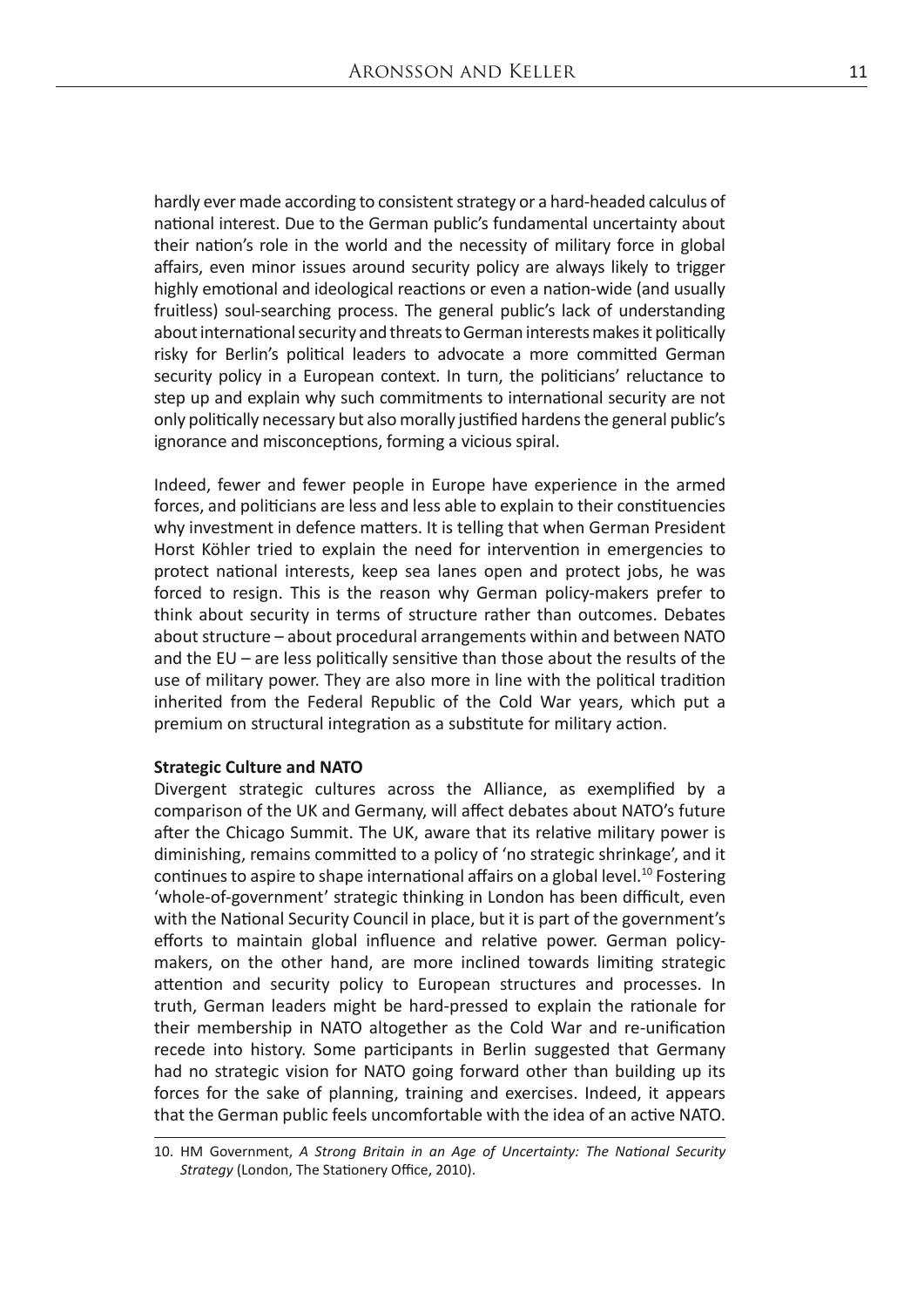They see NATO as having already secured a democratic and prosperous Europe, and believe there is no longer an existential threat. The threats that they do see – from international terrorism to climate change and the proliferation of weapons of mass destruction – do not necessarily require a military solution, they believe, but rather a mixture of diplomatic dialogue, economic co-operation and integrated efforts by national police forces.

These entrenched attitudes towards the utility of military power explain why Germany and the UK parted ways on NATO's most recent mission, Operation *Unified Protector* in Libya. The UK was motivated to launch the operation not only because of its prime minister's desire to lead and the UK's relationship with France, but also because of the threat to Benghazi, the moral cause and the UK's self-perception as a force for good in the world. From the German perspective, abstention on the UN Security Council Resolution authorising NATO action was considered a specific case in specific circumstances and many have since come to regret the decision. It served only to further erode trust between London and Berlin, and shed light on the lack of solidarity in the Alliance. Indeed, from a British official's perspective, it appeared Germany went on to actively block planning at NATO HQ and then refuse to transport British equipment to southern Italy. It withdrew both its staff from the Airborne Warning and Control System (AWACS) mission and its ships from the Mediterranean, even though NATO's Standing Maritime Group had been tasked with enforcing a UN-mandated arms embargo on Libya, which Germany had supported. Germany's perceived back-pedalling afterwards served only to reinforce the breakdown of trust with the UK, and it had a knock-on effect for the EU's Common Security and Defence Policy (CSDP) and German ambitions to take a permanent seat on the UN Security Council.

Many Allies shared the German concerns with the Libya operation, however: only fourteen participated in the enforcement measures in Libya, most of them with six or fewer fighter aircraft. This generated debate among the Allies about the importance of solidarity in support of NATO operations, and fears that NATO may be reduced to providing a useful institutional framework and command structures on an ad-hoc basis for small coalitions of the willing. This wider debate notwithstanding, the faultlines that appeared in NATO about the Libya mission underscored how difficult it will be for the Alliance to commit to another major operation in the short-to-medium term. Operation *Unified Protector* was legitimised by a UN mandate and the threat to Benghazi provided ample cause for intervention, both morally and with regard to stability in the European neighbourhood. Yet, political support within NATO was initially limited, and the mission was completed just as the European Allies' crisis of resources and materiel threatened to become embarrassing. It all points to one conclusion: politically and militarily, complex operations will be increasingly difficult for NATO.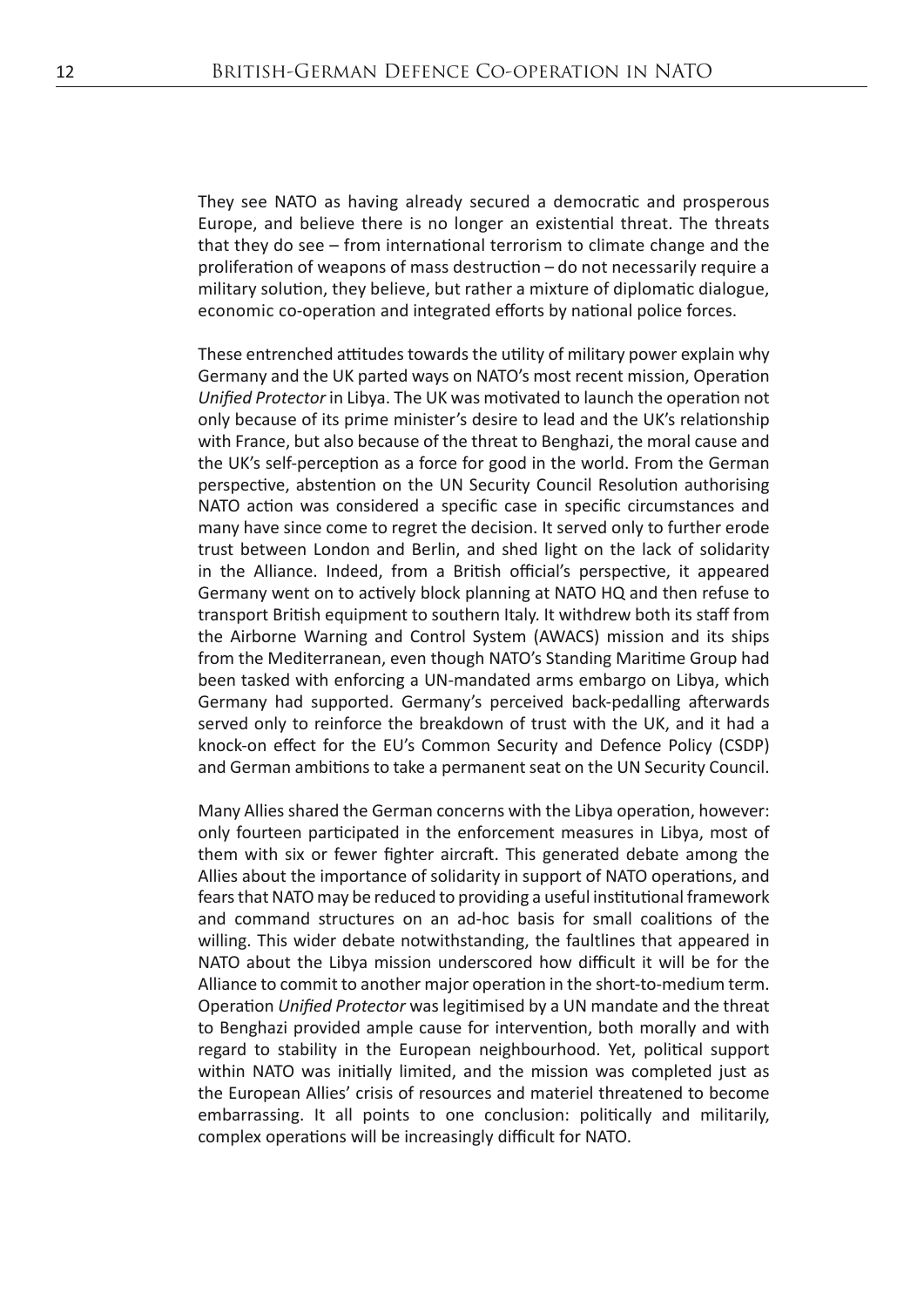#### **A NATO Without Operations?**

The implications of fatigue and the likelihood that NATO's operational tempo will be reduced after 2014 could be far-reaching. Jamie Shea recently published a report outlining possible strategies for NATO to stay relevant should this be the case, $11$  but it is unlikely that NATO's political elites will seriously consider what a 'post-operational NATO' might look like. Having undergone two major transformations in NATO's strategic purpose and focus – first, containing and deterring the Soviet threat and integrating Germany into its Western institutions; then, stabilising the emerging free market democracies in Central and Eastern Europe – 'NATO  $3.0$ <sup>'12</sup> was defined by NATO's provision of security through out-of-area military operations since 9/11. Part of NATO's contemporary strategic challenge is that no phase has completely replaced that which preceded it and, therefore, none of the tasks is complete. Russia is considered a potential strategic partner by some and an ongoing threat by others. Much of NATO's work in the Balkans remains 'unfinished business' while NATO's Eastern European members have unstable neighbours in Belarus, Ukraine and Georgia. At the same time, transnational threats, weak states and humanitarian crises will continue to require expeditionary forces. NATO must respond to all of these tasks simultaneously now, just as members are experiencing operational fatigue and as their differences over threat perceptions and priorities are particularly pronounced.

In the current phase, NATO 3.0, the Alliance's focus on operations has been a locomotive for NATO and the key driver for transformation. Operations have influenced NATO in almost all areas of its activities including the establishment of strategic guidelines (such as the Comprehensive Approach), partnership programmes, capabilities development, and even discussions about potential new members and engaging non-members in joint operations. If current trends continue, NATO may move into a 'post-operational phase', and it is not yet clear what a 'NATO 4.0' will or should look like. Emerging challenges, such as cyber threats, human trafficking and energy security, are not likely to fit that bill. It is simply too difficult to translate them into the language of military action and Article V and they do not as of yet pose a perceived existential threat to NATO's members. Even if they did, it is not clear that NATO has the mindset, capabilities or personnel to address them without expanding consultations and engagement beyond defence and foreign ministries to ministries of the interior and other parts of government. This would move the Alliance away from the politico-military identity that has served it and its members so well.

What is more likely, though, is that traditional challenges will remain central for NATO in the future. Despite the display of strategic patience over Syria

<sup>11.</sup> Shea, 'Keeping NATO Relevant'.

<sup>12.</sup> Anders Fogh Rasmussen, 'The New Strategic Concept: Active Engagement, Modern Defence', speech given at the German Marshall Fund of the United States, Brussels, 8 October 2010.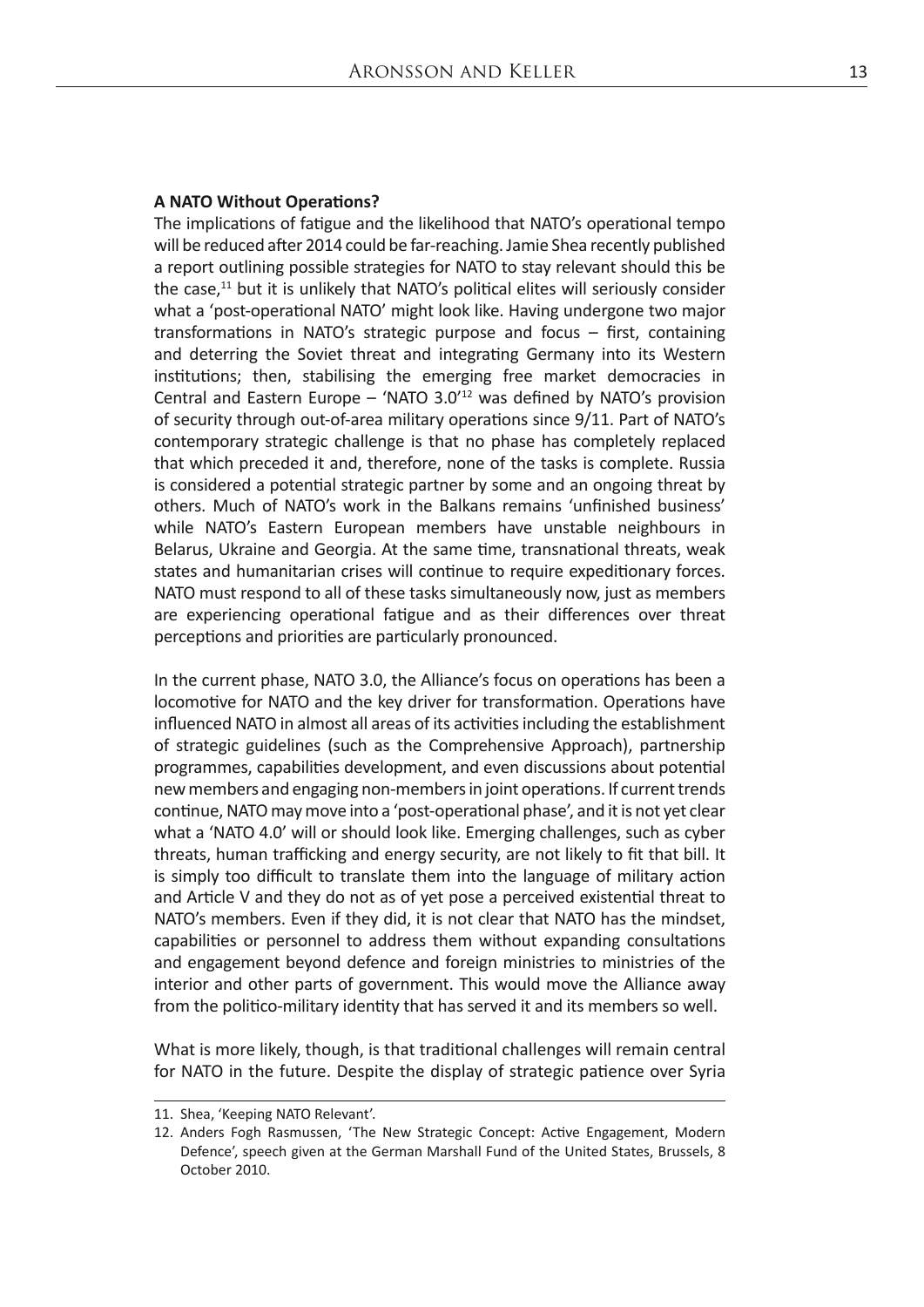and the disagreement over Libya, another out-of-area intervention cannot be ruled out. The Allies face traditional threats emanating from Pakistan, Iran and North Korea, and have significant stakes in stability and peace in the Indian Ocean as well as in the European periphery and neighbourhood. After all, none of NATO's past military operations – be it Kosovo, Afghanistan or Libya – had been predicted. Instead, crises tend to hit the West with sudden inevitability, therefore requiring NATO and its members to sustain a certain level of preparation and readiness. The same holds true for emerging security challenges whose nature is not yet identifiable, such as in the areas of cyber-security and global supply chain and critical national infrastructure. An agile and well-maintained NATO that can respond at short notice will remain a trump against such wild cards. This, then, is the most pressing task for security experts and politicians in all NATO member states: to ensure NATO maintains a technological edge, preparedness, readiness and a culture of working together in the face of budget cuts and claims of strategic irrelevance.

It is encouraging that despite significant differences in strategic culture and public opinion, at least the defence communities in London and Berlin are beginning to think along similar lines. The UK remains committed to an expeditionary NATO, and Germany is in a slow process of normalisation, looking for ways to take more responsibility for security in Europe. The Defence Policy Guidance by German minister of defence, Thomas de Maizière, demonstrates progress in this area. De Maizière argues that two trends shape security: the globalisation of threats and the increasing stake of Western exporting nations, including Germany, in a stable and liberal international order. The former requires a multilateral, comprehensive approach and the latter requires a similar commitment, for it is neither selfevolved nor self-sustaining. It is both in Germany's interest and in accordance with liberal values to uphold this order – by force, if necessary – whether that manifests itself in counter-piracy operations off the coast of Somalia in an effort to keep international sea lanes open or action against a state which is trying to overturn the established system. In that sense, Germany and the UK subscribe to the idea of NATO as a regional alliance with a global horizon. It is this tension between political ambitions on the one hand and shrinking budgets and diminished political support for a globally committed NATO on the other that will characterise debates in both countries in the years to come. It will be challenging to navigate national militaries and NATO structures in difficult economic circumstances. NATO's strategy for charting that course is 'Smart Defence'.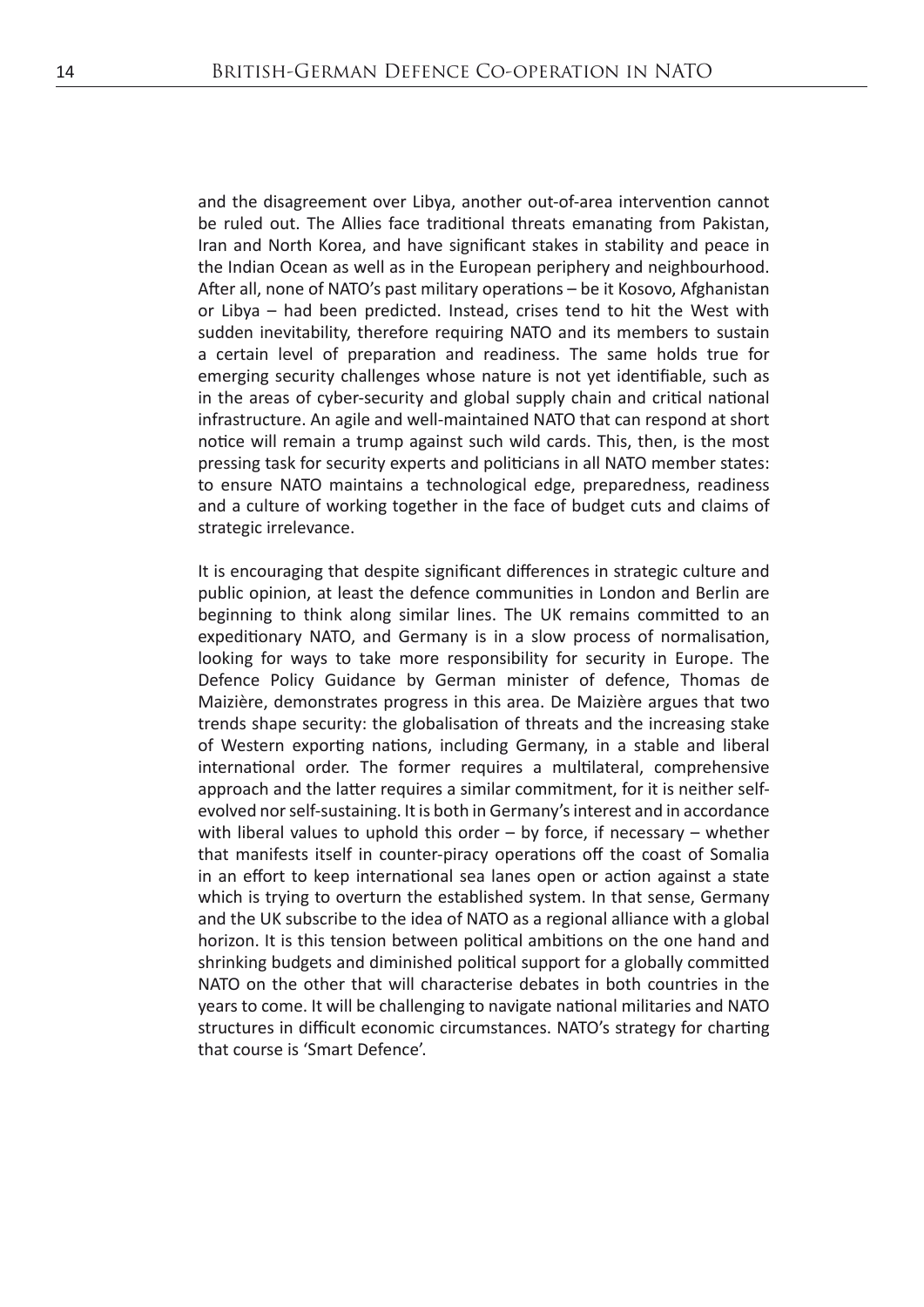## **IV. Smart Defence: Capabilities, Spending and Investment**

The continued decline in defence budgets across the Alliance, unco-ordinated cuts and the potential for an overall decline in European capabilities presents another important strategic challenge for NATO. As NATO winds down its operations in Afghanistan and elsewhere and potentially reduces its operational tempo, it will need to improve the way Europeans spend on defence if NATO is to remain meaningful and relevant. To address this challenge Secretary General Anders Fogh Rasmussen launched the 'Smart Defence' strategy at the 2011 Munich Security Conference. The strategy is intended to ensure that NATO capabilities development remains commensurate with the Alliance's strategic ambition and the evolving security environment. It should also help the NATO nations to get more capability from their combined defence spending, and fill gaps that were exposed in the Libya operations, in European intelligence, surveillance and reconnaissance (ISR) systems and aerial refuelling in particular.

While some see Smart Defence as a new label for old Alliance approaches to capability development or for the EU's efforts to promote pooling and sharing, NATO officials like to think of Smart Defence as a mindset. The mindset envisages NATO as evolving into a kind of facilitator for member states, playing a 'clearing house' role among the nations. NATO will encourage nations to set priorities nationally and at the NATO level, specialise in what they do best (especially the smaller nations) and seek multinational solutions wherever possible. NATO will also attempt to tailor funding mechanisms for joint projects, enhance defence partnerships and bring industry into discussions at the earliest stages of setting requirements. The NATO secretary general is also encouraging bilateral relationships and co-operation among small groups of states within NATO, such as Franco-British co-operation, Baltic co-operation or the Weimar Triangle, as integral to the success of Smart Defence. If implemented, the strategy should address American concerns about inefficiencies in European defence spending and transatlantic burden-sharing.

Secretary General Rasmussen appointed two special envoys for Smart Defence who developed and socialised the concept around the twentyeight national capitals over more than a year. In the process, they identified the 'flagship projects' that can demonstrate to Allies the ways in which NATO can achieve economies of scale in defence. The flagship initiatives included air policing, ISR and missile defence, and the expectation was that the Allies would then agree more than twenty 'Tier One' projects ahead of the Chicago Summit including maritime patrol aircraft, acquiring five Global Hawk long-range reconnaissance UAVs, and support arrangements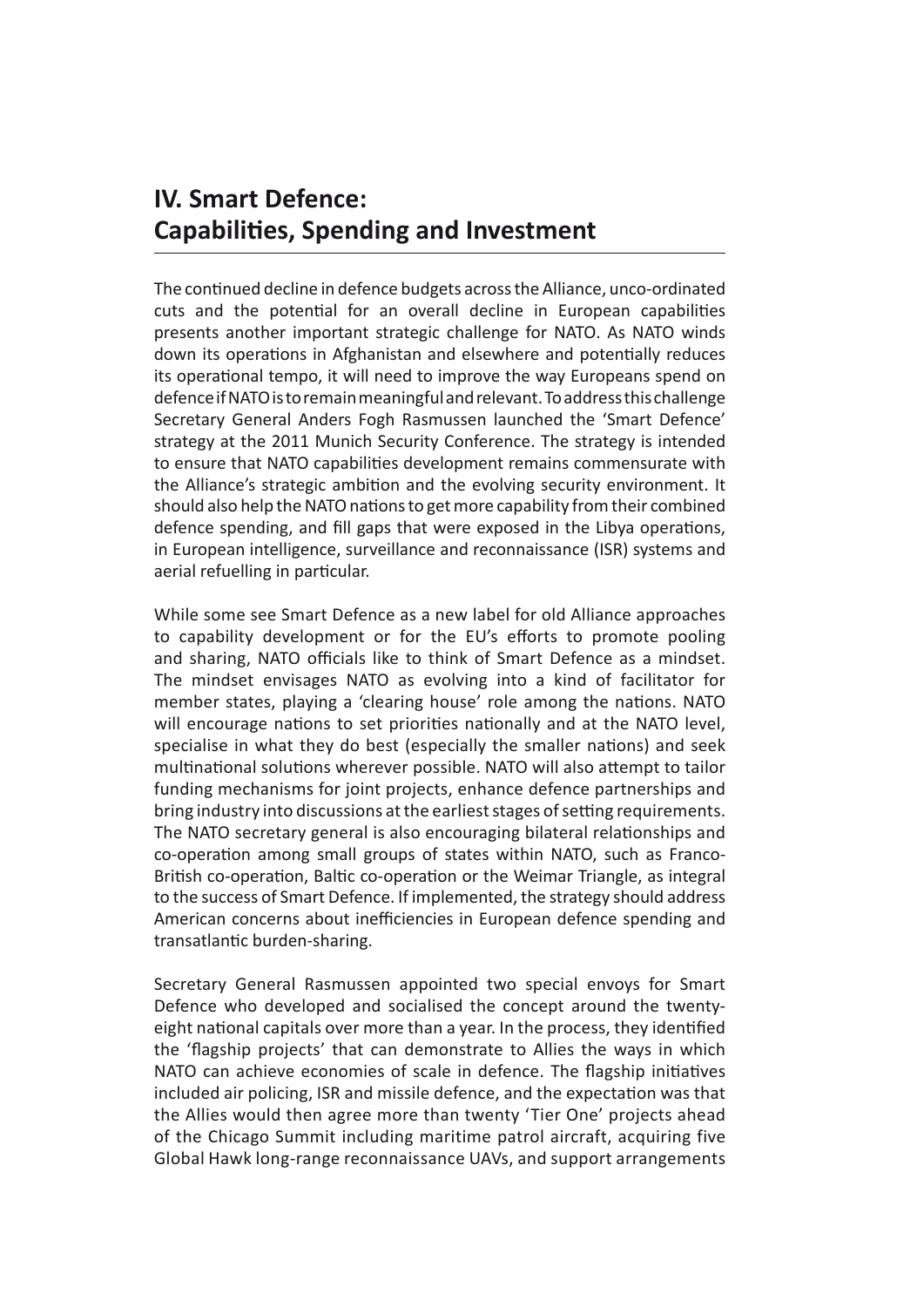for deployed helicopters. Each project will be overseen by a 'lead nation' or a 'lead NATO body', which will have responsibility for the scope of the project while partner nations co-ordinate amongst themselves and deconflict with EU staff where necessary. Other collaborative projects, such as schemes for co-operative education, training and logistics programmes will follow, and NATO will build on the construct to streamline and support reform within NATO headquarters. For Smart Defence to work, however, NATO must find a way to penetrate the national defence-planning processes, build confidence and guarantee the availability of assets developed jointly. Member states, on the other hand, will need to begin making decisions about sensitive capabilities not in isolation but in relation to one another and to Alliance structures.

#### **British and German Contributions**

The UK and Germany are both committed to the Smart Defence strategy, to the flagship programmes and to improving collaboration, but they have responded to the challenge in different ways. Germany's main contribution has been in the area of structures and institutions. Domestically, Germany has begun to tackle areas of duplication through Bundeswehr reform, while at a NATO level it proposed establishing a Multinational Joint Headquarters at Ulm, which would be available for both NATO and EU operations. This headquarters – a German-led Tier One engagement programme – would bring together partners nations including the Czech Republic, France, Italy, Latvia, the Netherlands and Poland under Berlin's leadership. British defence experts are sceptical, however, having argued in the RUSI-KAS seminar series that there is little need for additional headquarters. Many felt that the proposal reflected a German focus on structures rather than on improving military effect or output.

The UK is also supportive of the Smart Defence initiative, and is an integral participant in some of the flagship and Tier One programmes as well. British participants highlighted their co-operation with France as part of the British contribution to Smart Defence. The arrangement between the UK and France is based, of course, on an existing institutional framework and a history of defence consultations, but was formalised with the November 2010 defence co-operation treaty. The treaty promotes bilateral pooling through joint facilities, open markets and improved industrial collaboration. It also opens the door for joint cyber-security initiatives, A400M training, satellite communications and aerial refuelling. France and the UK are also working together in more sensitive areas such as nuclear capabilities; the design of a Combined Joint Expeditionary Force, which could be deployed for a range of contingencies; and possibly in aircraft carriers. German participants suggested that from Berlin's point of view, the problems with Franco-British co-operation are twofold: first, the British prefer to keep it strictly bilateral and without any formal links to the EU or the European Defence Agency (EDA); and second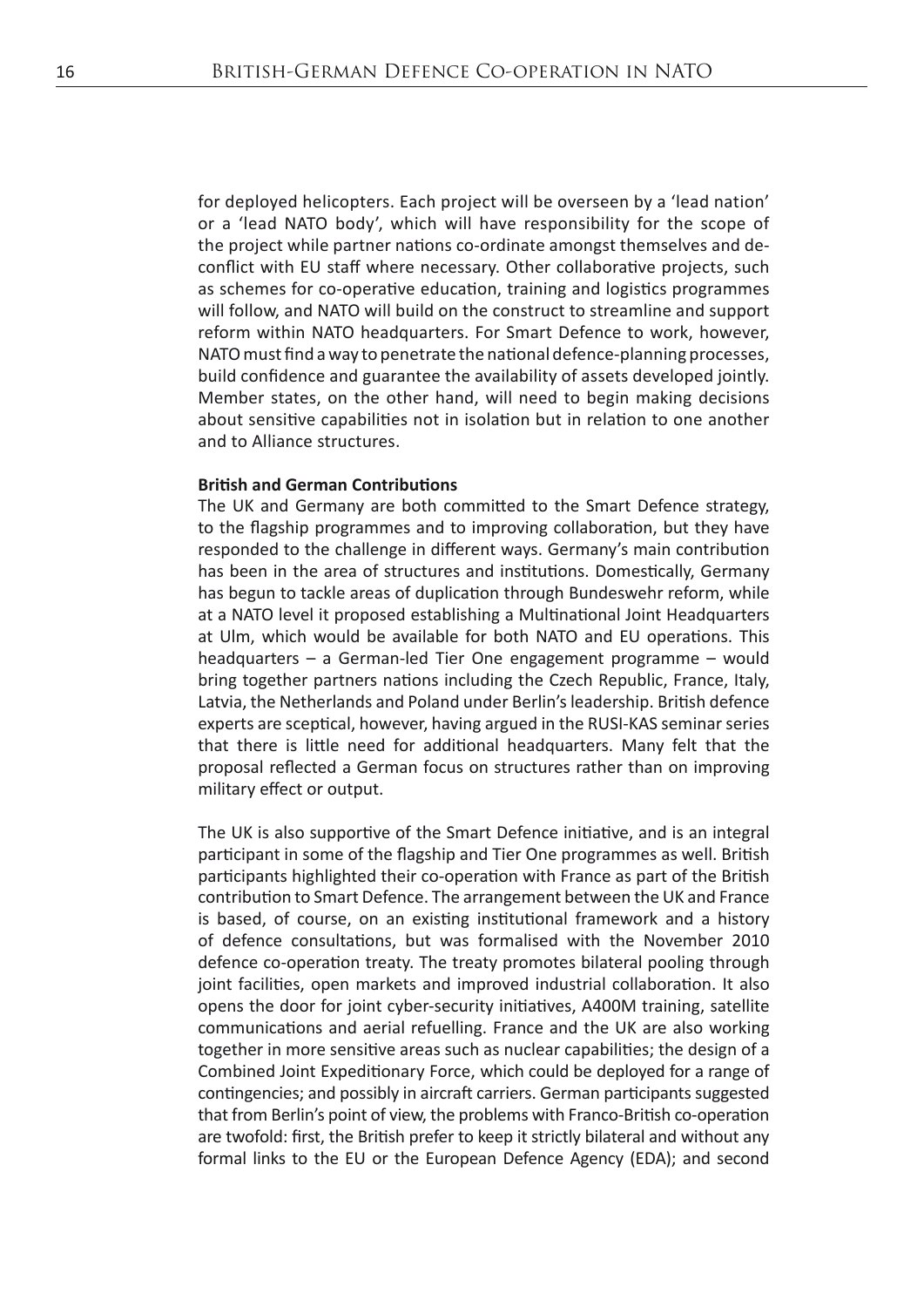that it operates outside the Permanent Structured Co-operation Facility of the Lisbon Treaty.

Substantial British-German defence co-operation will remain complex and difficult, in particular because neither side can imagine operating together or joint leadership of an operation. Nevertheless, London and Berlin are continuing to work towards better mutual understanding. They have set up the bilateral 'Structured Dialogue' project, which includes biannual meetings on defence and security issues between government officials within their ministries of defence. Some British participants suggested that the dialogue had been set up in response to German uneasiness about the Franco-British treaty, and that expectations for the Structured Dialogue were modest. There have been some successes, however – such as in enhanced training initiatives in South Wales and logistics co-operation within NATO, and with exchange officers on the Typhoon programme. There is also substantial interest on both sides for improved co-operation in A400M logistics and training, and in areas such as mine counter-measures and maritime patrol aircraft, where Germany can offer capabilities the UK might not otherwise be able to afford. If the Structured Dialogue can offer the UK and Germany opportunities to exchange ideas on NATO, improve mutual understanding and build trust between London and Berlin, it will have achieved something.

More concrete improvements in bilateral co-operation will remain difficult, however, so long as a lack of trust pervades the relationship and so long as neither side can imagine joint leadership of an overseas military operation. Furthermore, progress will remain elusive so long as both the UK and Germany remain mired in their own complex processes of national defence reform. Germany is in the midst of the Bundeswehr reform process, essentially for domestic purposes, while preparing both for improvements to the professionalisation of the forces and for 25 per cent cuts to the German defence budget over the next four years. The UK, meanwhile, is in the process of implementing the 2010 Strategic Defence and Security Review (SDSR), reconsidering some of the difficult decisions taken and preparing for a 7.5 per cent cut to its own defence budget by 2015. Despite being active supporters of Smart Defence, these national processes and the debates that underpin them are taking place with hardly any co-ordination between the two countries, or with NATO or EU structures.

#### **Significant Challenges Remain**

A first challenge to implementing Smart Defence relates to ongoing cuts in defence spending across Europe. The defence reform processes in the UK and Germany reflect a wider regional malaise as Europe tries to tackle its currency crisis, address crippling national debt, and restore growth and competitiveness. The economic pressures are likely to increase, and European political leaders will, understandably, continue to focus on economic stability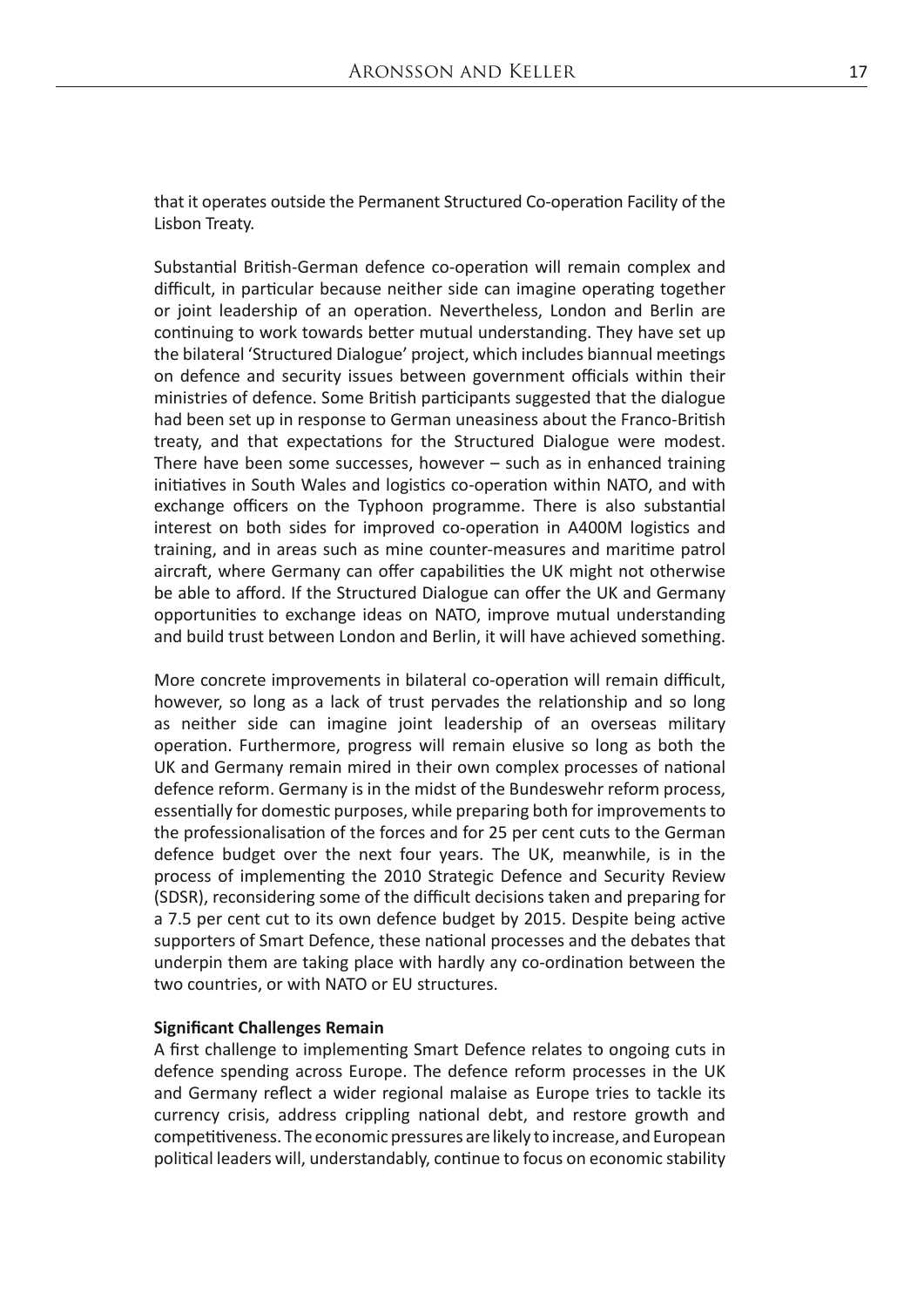and growth as a first priority, at the expense of foreign and defence policy – even it if means accepting some vulnerabilities in defence. Governments might even put savings ahead of preserving national military strength. At present, European Allies are averaging only 1.5 per cent of GDP spending on defence13 and further cuts, Secretary General Rasmussen has argued, are likely to eat into 'muscle and then bone', because there is hardly any 'fat' left to trim.<sup>14</sup> Defence spending is already approaching a level at which some argue Europe will struggle to deal with even moderate threats at home or in its near abroad.15

To be sure, there have been some successes with Smart Defence-compatible projects such as Allied Ground Surveillance (AGS – initiated almost twentythree years ago) and air policing. Work on Smart Defence, however, has yet to reach a conceptual breakthrough, and previous European Union experience with pooling and sharing has not delivered significant results either in terms of savings or capabilities. Smart Defence collaborative projects have yet to deliver any real savings for member states and it will be some time before they begin to offset the impact of cuts in Europe or the intrusion on national sovereignty that they entail. The problem is not only that Europeans spend too little and inefficiently on defence, but that they do so because of deeply entrenched political differences that are reflected in different national structures, as shown in the cases of the UK and Germany. Nations are concerned about the creation of dependencies in sensitive areas. They also worry about the possibility of spending more than necessary due to the rising costs related to a lengthy and complex multinational programme. It took nineteen years for Allies to buy five aircraft for the AGS system, and this also explains why the UK dropped out of the Franco-Italian project for Horizon frigates, and why the French ultimately pursued the Dassault Rafale instead of the Eurofighter. National electoral and budget cycles, industrial sensitivities and the prospect of creating dependencies can be real obstacles to pooling and sharing.

It is also important to note that differences in strategic culture can be an obstacle to closer European defence collaboration. For example, the Franco-German Brigade has never been able to deploy because of political differences over how much risk is acceptable. Likewise, there are limits to how much can be achieved in British-German co-operation because of the differences in strategic cultures and orientation. It is not enough for nations

<sup>13.</sup> Maria Leonor Pires, 'Europe and United States Defence Expenditure in 2010', European Defence Agency Statistics Office, 12 January 2012, <http://www.eda.europa.eu/ Libraries/Documents/EU-US\_Defence\_Data\_2010.sflb.ashx>.

<sup>14.</sup> Anders Fogh Rasmussen, 'The New Strategic Concept: Active Engagement, Modern Defence' .

<sup>15.</sup> François Heisbourg, 'The Defence of Europe: Towards a New Transatlantic Division of Responsibilities' in Valasek (ed), 'All alone?'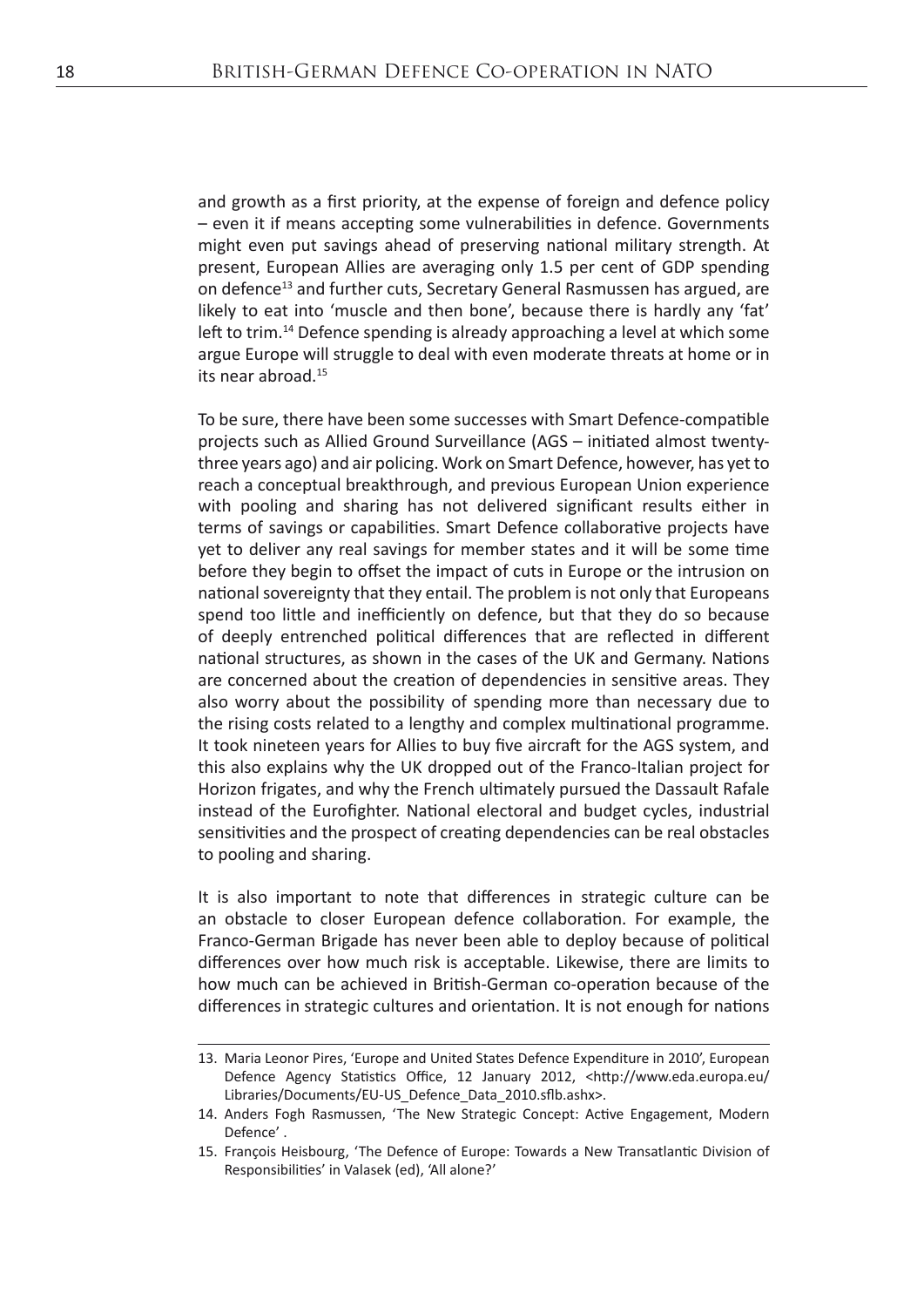to share assets, shop together or develop capabilities together. It might be that they must continue to operate together as well (or at least intensify training and exercises) for Smart Defence to work. The debate needs to be less about headquarters or battle groups, and more about the strategic aspects of increased European responsibility for its own defence. A division of labour between NATO and the EU is emerging as nations work through the EU on air-to-air refuelling and through NATO in other areas, but the structures must become more complementary.<sup>16</sup> Pooling and sharing has to be matched by a harmonisation of standards and the consolidation of the defence industry. NATO must find a way to generate links between strategy and military effectiveness on one hand, and economic efficiencies on the other.

16. Arnould, quoted in Slobodan Lekic, 'EU Defense Ministers Endorse Pooling of Resources', *Associated Press*, 22 March 2012.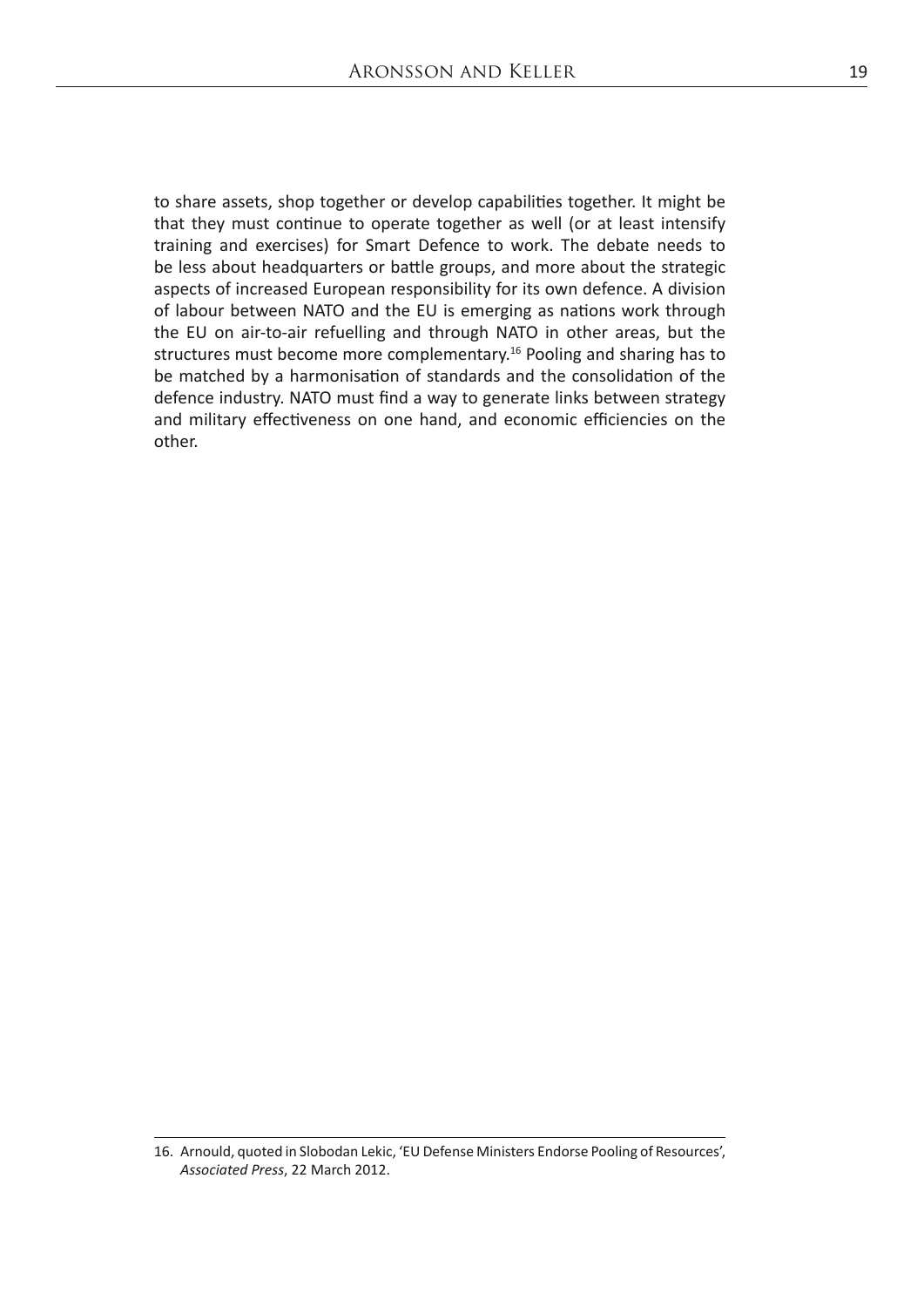## **V. NATO as a Global Security Hub: New Partnerships**

One of the most popular truisms of twenty-first-century international politics is that no country, no matter how powerful, can solve or even manage today's complex security problems alone. Given the current mood among NATO's member states, that could very well be expanded to 'no single alliance', as well. This paper has so far explored how the West seems both less willing to take on costly responsibility for global stability and less able to deliver on its political ambitions. This trajectory leads to the conclusion that NATO Allies should either lower their level of ambition in framing the international security environment, which few are willing to consider, or seek additional support and greater political reach externally.

As threats to global stability and thus the security and interests of NATO states continue to be transnational, and formidable, in nature, the latter seems the most appropriate solution to the problem of shrinking resources and mounting tasks. Existing NATO partnerships are undergoing a substantial transformation, not only in terms of their reach and footprint, but also their purpose. Partnership programmes today are less about NATO's values and spreading the gospel of democracy and human rights. Instead, the key to a modern partnership with NATO 3.0 is what partner nations can contribute in terms of concrete military capabilities for operations and 'softer' assets for regional and global stability.

In many ways, the catalyst for this transformation was the ISAF operation in Afghanistan, where more than fifty countries contributed in one way or another to common security goals. ISAF offered the first opportunity for like-minded states such as Australia, Japan and the Republic of Korea to contribute with funding, assets or troops to a NATO operation, and the first time since NATO's creation in 1949 that the US was able to bring together its European and Pacific allies in a major stability operation. It was through this operational experience that an important link was established between NATO and some of its key partners. NATO has since invested in strengthening interoperability and engaging more actively with those partners through ISAF contributor forums and in seeking a more enduring arrangement. The Libya operation reinforced the importance of partner nations, albeit for different reasons. It is now widely understood that the UN Security Council Resolution and the NATO umbrella were insufficient on their own to provide political cover for the intervention. It was ultimately the invitation from within Libya and the Qatari, Emirati and Arab League support that provided the legitimacy required for intervention, as well as key operational contributions and enablers on the ground in the case of Qatar.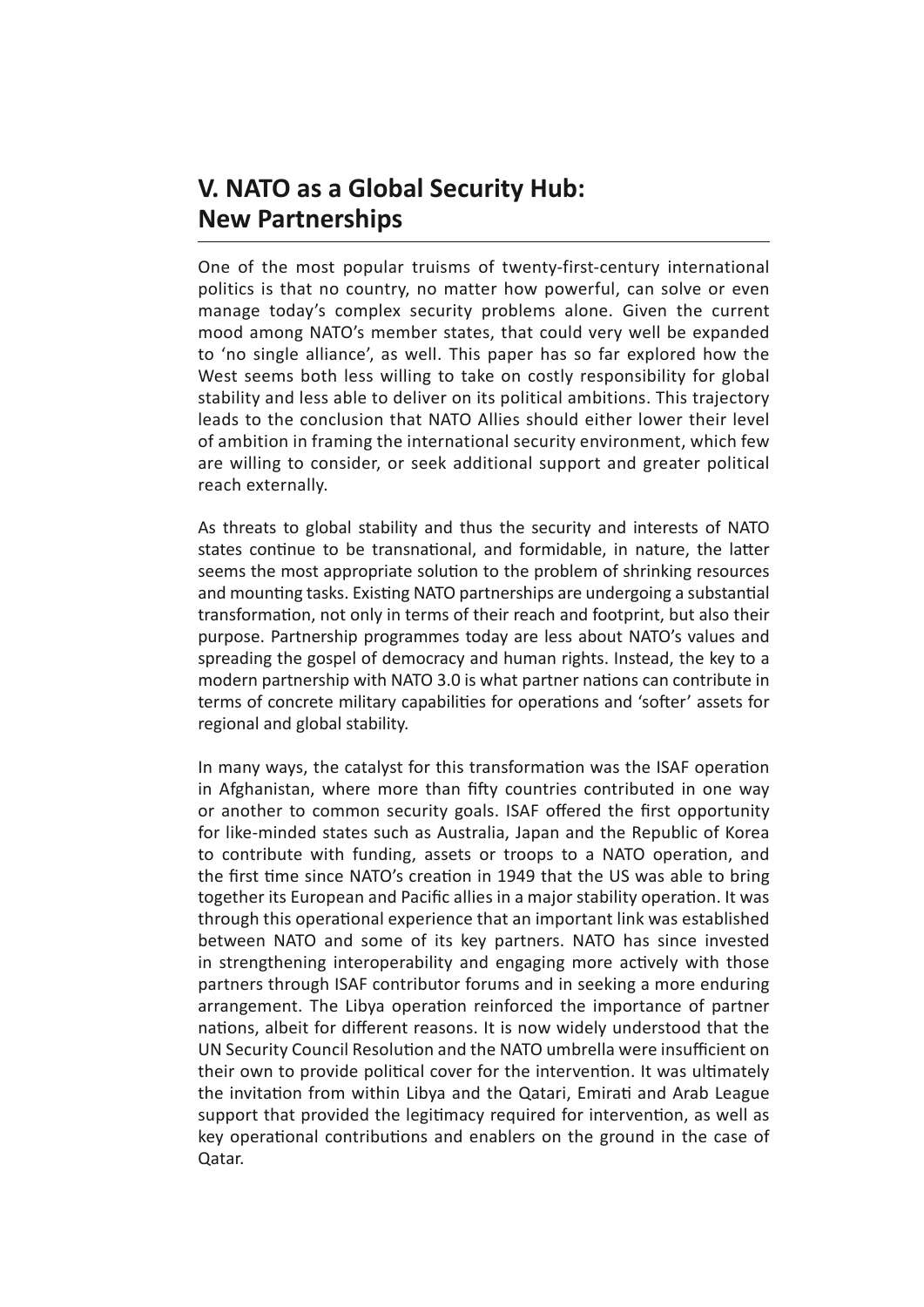In examining the relevance of partnerships to NATO and in reflecting on British and German attitudes toward them, it is useful to distinguish between three categories. The first could be called 'partners in action', referring to the bilateral relationships between NATO and like-minded states such as Sweden or Australia that join NATO operations on occasion. The second category encompasses the more formal partnership programmes such as the Partnership for Peace (PfP), the Mediterranean Dialogue (MD) or the Istanbul Cooperation Initiative (ICI). Here, the most fundamental process of re-orientation can be observed. The final category is NATO's relationship with other international institutions such as the UN and the EU and with other kinds of non-state actors. Of course, there is some overlap between the three categories. Sweden, for instance, as a 'partner in action' and a member of the PfP, UN and the EU is a relevant actor in all three categories. Still, the three lenses are helpful because they provide some analytical clarity and allow for a more systematic view of the thicket of NATO's partnerships.

#### **Partners in Action**

For NATO 3.0, mainly defined by its out-of-area operations, the first category of partnerships, 'partners in action', has assumed crucial importance. Without the support of a number of partners including its 'Partners across the Globe' – Australia, Japan and South Korea – NATO's operation in Afghanistan would have been vastly more difficult to sustain. Similarly, Swedish Gripen fighter jets played an indispensable role in NATO's Libya 2011 mission. Even if NATO 4.0 loses its operational tempo or no longer puts operations first, a network of partners that can exert diplomatic leverage and project stability in their neighbourhood would be an essential asset. Future NATO peacekeeping and peace-enforcement operations, and even NATO's diplomatic efforts to influence events in other parts of the world, are likely to profit immensely from partnerships. Therefore, while these strategic partners could be swiftly called upon whenever the use of military power should be required, they could also be engaged in high-level strategic consultations in Brussels or with individual allies to share assessments, prevent or manage regional conflict.

This would further change the dynamic between NATO and its partners in action, especially those in Central and Eastern Europe, which have tended to want something from NATO in return for their efforts, whether membership, protection or influence on NATO decision-making during their delicate transitions to democracy. From NATO's perspective, partnerships until now have been driven by the supply side, as the Alliance spread its liberal values into the former Warsaw Pact area. Looking into the future, however, partnerships are more likely to be driven by NATO's demand for additional contributions or out-of-area influence. NATO's partners in action will have an interest in influencing decision-making in Brussels, and maybe also in its protective qualities; but membership, for most of them, would be unfeasible and also unattractive given the difficult political questions of sovereignty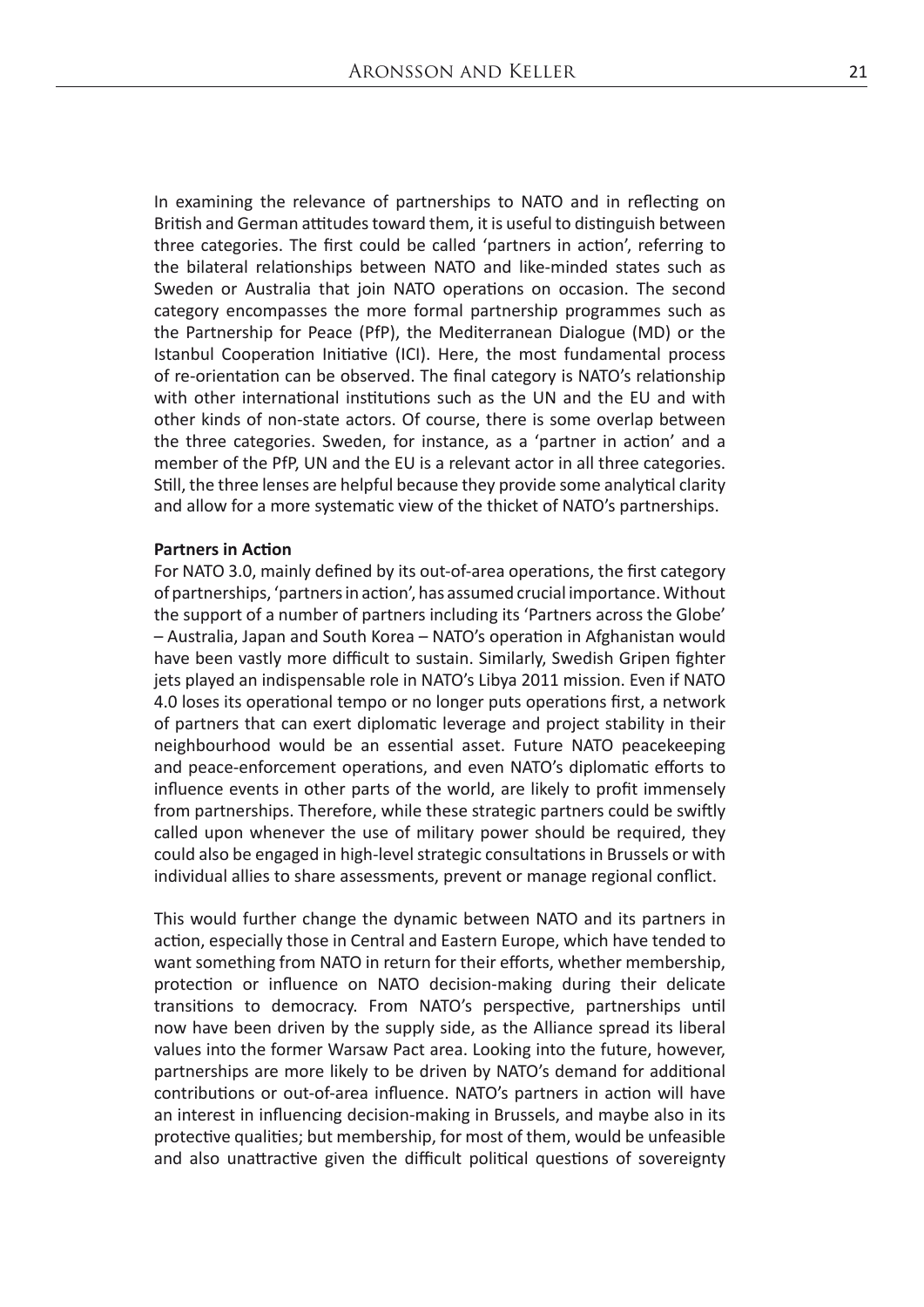and orientation it would involve and its impact on the regional balance of power. In this context, it will be a major task for NATO to design strategic security relationships with like-minded states and with potentially important partners whose values and interests may not align with NATO's.

#### **Formal Partnership Programmes**

NATO's more formal partnership programmes, the second category, will not easily accommodate this re-invented relationship with partners, not least because they were designed either as a stepping-stone on the path to membership (PfP) or as regional arrangements (such as ICI and MD) defined by geography rather than purpose. NATO failed to implement the ICI and MD arrangements consistently in the region; moreover, they excluded some of the most important states in the region – such as Saudi Arabia, and some of the most volatile – including Iraq and Lebanon. As a result, the programmes remained a loose set of bilateral relationships that lacked strategic direction and a clear relationship to EU structures and policies. There were no mechanisms for strategic consultation with key powers in the region and NATO ended up behind the curve when the wave of revolutions swept through in 2011. Indeed, the ICI and the MD, long suspected to be paper tigers at best, proved to be ineffectual instruments in dealing with the revolutions in Northern Africa and the Middle East. The ICI countries – Bahrain, Qatar, Kuwait and the United Arab Emirates – remain uneasy partners, whereas the MD, which includes Israel and six Muslim states, most notably Egypt, remains paralysed by internal distrust and strife.

Opportunities for NATO partnerships in the Middle East and North Africa abound, however. Those regimes affected by the Arab Spring uprisings will need to develop a new social contract between the people and their government (or at least major reforms) and they will need new relationships between political leadership and the armed forces. Moreover, institutions such as the Gulf Cooperation Council (GCC) are exploring ways to build security arrangements into their institutional infrastructure in order to preserve stability in their region. NATO also has a solid track record of engaging with militaries and political leadership in nations in transition. It could help the new government in Egypt to define the military's role and status going forward; likewise, it could help Libya integrate its militias into the armed forces, and Tunisia with its continued reform. Instead of creating a 'strategic approach' to the region as a whole, which could prove complicated and tenable, NATO should work to create opportunities for consultation with some of these countries and bring in others on an ad-hoc basis. NATO is well placed to contribute to a positive evolution in the Middle East and North Africa, as many of its members can attest, but it must do so because of its partnership structures and not in spite of them.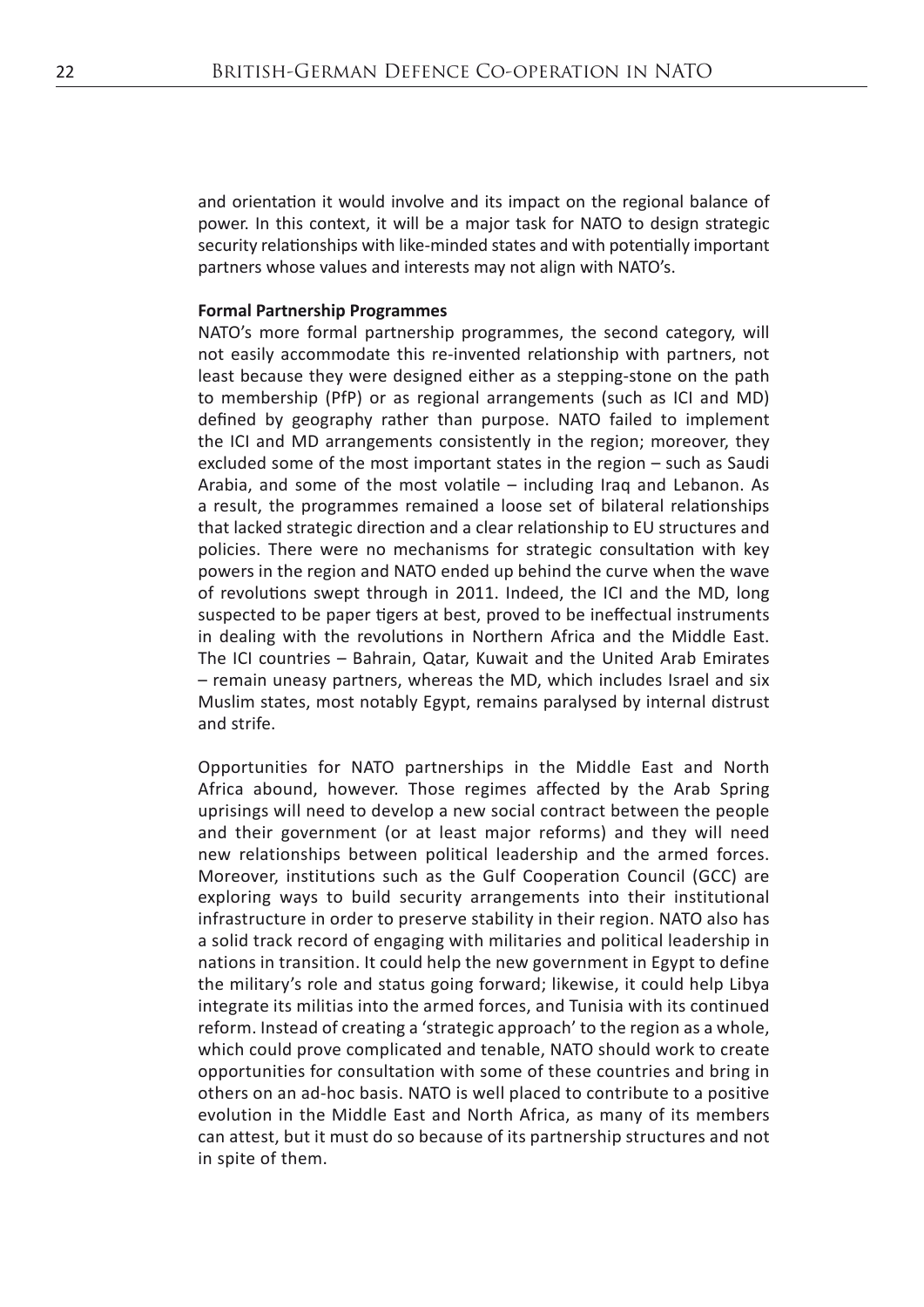In April 2011, NATO approved the 'Berlin partnership package' to streamline the process of strategic dialogue with partners and the bureaucratic organisation of established partnership programmes. What is still lacking, however, is a more thorough understanding of how the concept of co-operative security can be translated into partnership programmes. What is the aim of these programmes and what can actually be achieved? What does NATO expect from participant states and how would NATO reciprocate? At a minimum, NATO should establish these programmes as forums of regular political dialogue on security issues of regional and mutual concern. NATO could also build on common undertakings in such areas as border security and terrorism prevention, or wider strategic cooperation. NATO should be more proactive and imaginative in developing ideas for co-operation, in particular with a view to the MD countries currently undergoing political transformation. The Chicago Summit offers an opportunity for NATO to acknowledge the importance of the greater Middle East and Asia to global security, and to commit to strategic dialogue with key nations in those regions.

#### **Partnering with Other International Institutions**

The third category of partnership, between NATO and other international institutions or non-state actors, contains some of the most difficult and complex relationships. In part, this is due to the bureaucratic and sometimes ambiguous character of institutions that reflect the policies and attitudes of diverse sovereign states; but it is also due to NATO's nature as a military alliance and its focus on security for its members, which can be off-putting for non-members that may be important players in other institutions such as the UN. In the case of the EU, the institutional cultures are at odds, and Turkey's struggle with the EU about membership, and its struggles with Cyprus and Greece, spill over into NATO-EU relations.

Institutional co-operation between NATO and other European and multinational institutions has been difficult since NATO's founding. The challenges have become more urgent, though, as NATO faces shrinking budgets and diminished political will. NATO has also begun to take new security challenges seriously, such as cyber-security, critical infrastructure and global supply chain protection, and this has shed light on the need for NATO to work with other parts of government, with the private sector, with other institutions and to generate a network among these actors. In this area, NATO will be challenged to find ways to contribute as a junior partner or sometimes in a subordinate role. NATO is used to leadership in crisis situations and its centrality is fundamental to NATO's self-perception and understanding of international affairs.

This can be a source of tension between NATO and other international institutions. For example, from a NATO perspective, the UN cannot be at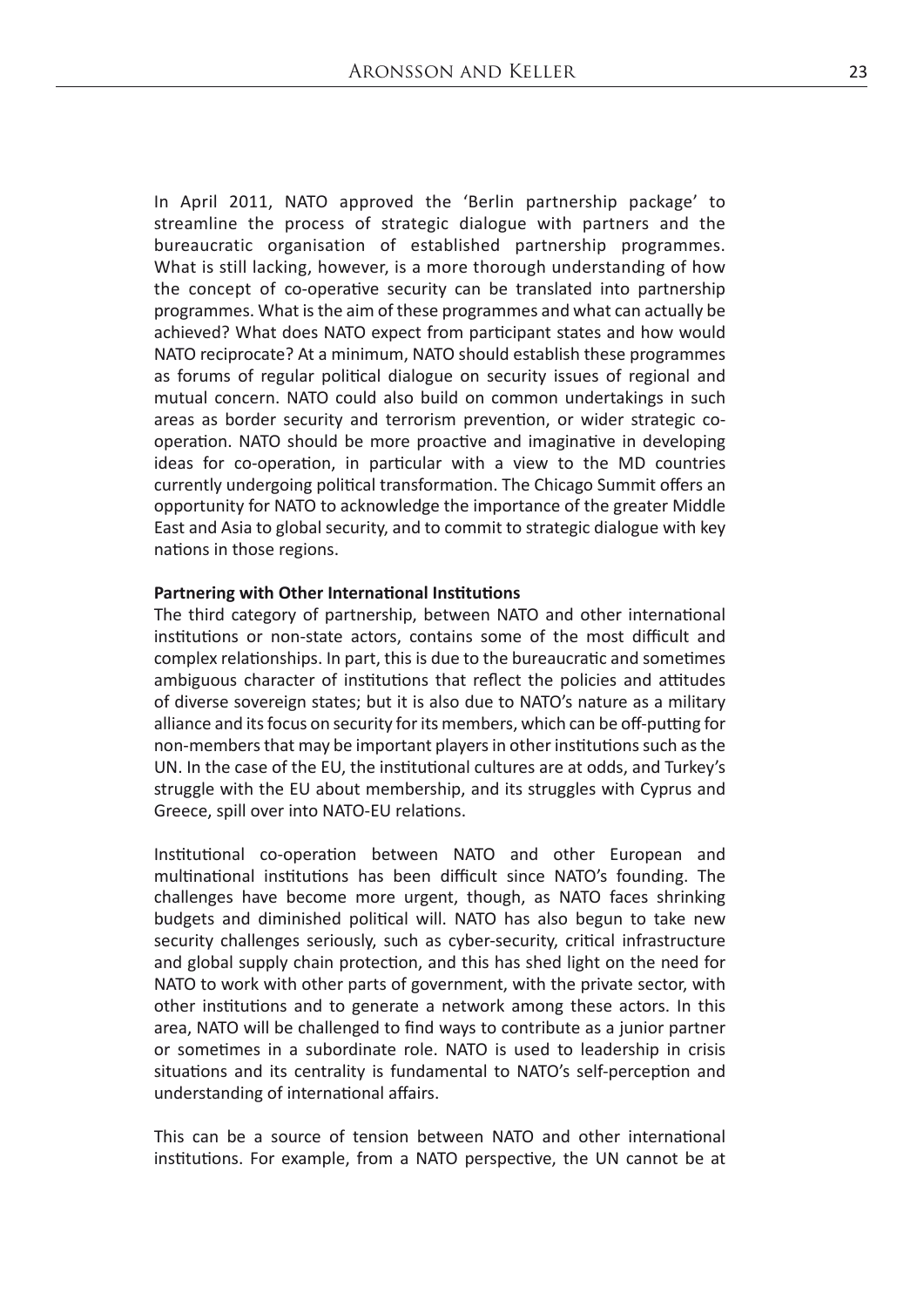the centre of the international security network because it does not and cannot guarantee the freedom and security of NATO states, given its focus on member security beyond Europe and because of the role of states such as Russia and China. Following a similar logic, however, most UN states see NATO as a mere instrument with which to enforce UN resolutions. Conversely, most NATO Allies would not accept a UN mandate as a precondition for NATO action. As the Kosovo War illustrated, they are willing to act without such approval although, as in Libya, they cherish the additional legitimacy such a mandate bestows on NATO action. Although it is only a matter of degree, this is one of the few aspects of the partnerships issue where Germany and the UK disagree. Germany's security policy is deeply embedded in multilateral structures, in the legal system of the EU and especially in the UN. Hence, Germany attaches a higher priority to the legitimacy and justification of NATO action through international law (for example, a UN Security Council mandate) than the UK. Even for Germany, however, there can be moral imperatives that sometimes take precedence over a Security Council vote, as Germany's participation in the Kosovo campaign demonstrated.

Both the UK and Germany are in favour of building more sophisticated systems for NATO's strategic partnerships. Both hope that partnerships can generate leverage and insight for the Alliance, even as its member states experience relative decline and low levels of political will. Insights gained through consultations with partners and potential partners could help protect the security interests of Allies, and promote values and global stability at a lower cost than through military operations. Germany endorses renewed investment in partnerships because of its constitutional and cultural preference for multilateral structures. The idea of NATO as 'an international security hub' that provides global stability through its interconnectedness with a diverse range of actors has gained a lot of currency although with some reservations  $-$  again, in Germany  $-$  because the concept might be understood in other parts of the world as Western arrogance or a desire to dominate.

So far, however, these aspirations are based on hope rather than on sound strategy. Germany, the UK and the other Allies still lack concrete ideas on to how to position NATO as an international security hub through a system of strategic partnerships. Currently, NATO's partnership programmes are based on a series of loose arrangements with individual countries. There is no strategy, aim for longevity or a more principled approach to building partnerships at all. This is particularly worrisome as the idea of evolving partnerships is not without risks for NATO. The line between a member state and a close partner state, for example, might be blurred in political practice. Rather than having the positive effect of elevating close partners to the fully protected status of an ally, it risks eroding solidarity, diluting the security guarantee, or undermining its cohesion as a strategic security community.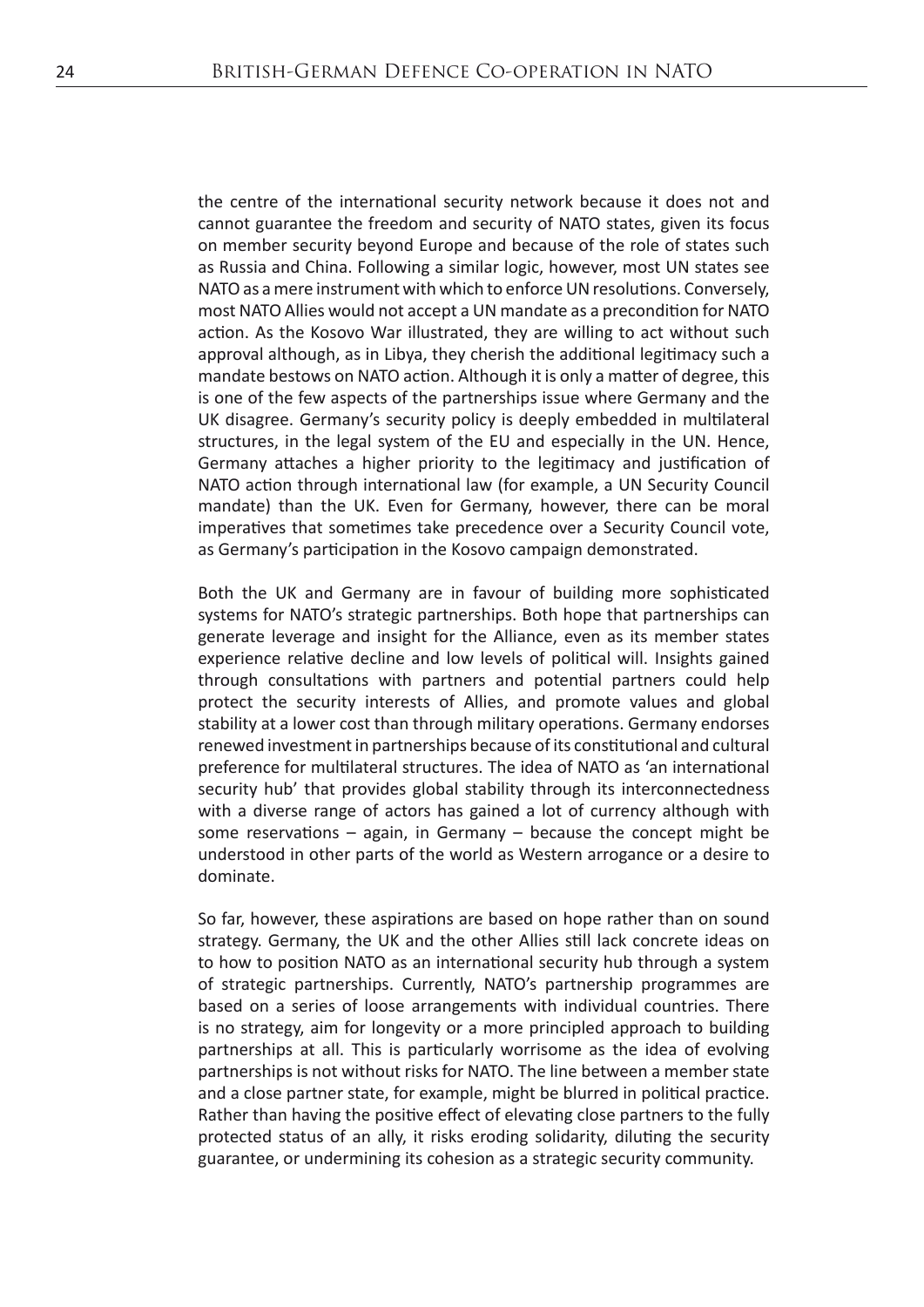## **VI. Challenges and the Way Forward**

The challenges NATO faces ahead of the Chicago Summit could not come at a worse time for Europe. The continent remains embroiled in financial crisis. Diminishing resources, Eurozone problems, institutional and banking challenges, and public debates about austerity will continue to put downward pressures on European defence spending. These challenges mean that defence and security are likely to remain low priorities in both the public interest and for national leaders. Indeed, 'defence' in Europe is increasingly understood in economic terms, and governments are primarily interested in protecting jobs and national industrial capacity. They are working towards addressing their economic problems as a first priority, which is understandable, but they may also be implicitly accepting vulnerabilities in defence. Few political leaders have been able to communicate the importance of defence to their constituencies. If these trends continue, it may be the case that few European countries can maintain the level of capabilities and political will necessary to contribute to complex NATO operations in Europe or in its near abroad.

The key European institutions, both NATO and the EU, need to find a way to demonstrate that they can be part of the solution for Europe's challenges. They cannot continue to be paralysed by frozen conflicts between Turkey, Cyprus and Greece, or by tensions between their institutional cultures and bureaucratic structures. Rather, closer EU-NATO relations could help implement Smart Defence and deliver more focused and efficient use of European resources. Neither institution, though, has the authority or legitimacy to compel states to act. The EU has some leverage in economic terms, but NATO's only leverage has been in instances where criteria have been set for states hoping to become members. To affect the national decision-making and defence planning processes, therefore, NATO needs to take a proactive stance and demonstrate its relevance for Europe going forward, and that means adjusting to changes in the strategic context, managing internal differences and demonstrating that it can help nations save money while maintaining capabilities and interoperability.

The UK and Germany have a role to play in Europe as NATO re-defines its role and invests in its future. It is in their interests that NATO prepares itself to deal with contingencies in Europe and its neighbourhood. Those could include social instability or even violence in the Global South, an inward focus, or perhaps the Balkanisation of parts of Europe. It is also in their best interests to keep the United States committed to European security, and the way to do that is to stop defence spending from falling too far, to find ways to spend together and to engage in wider strategic dialogues on risks and challenges that may affect NATO. Smart Defence will not be a panacea, and it cannot close the gap between NATO's ambitions and its capabilities, but London and Berlin can help. They can help build trust and understanding in their bilateral